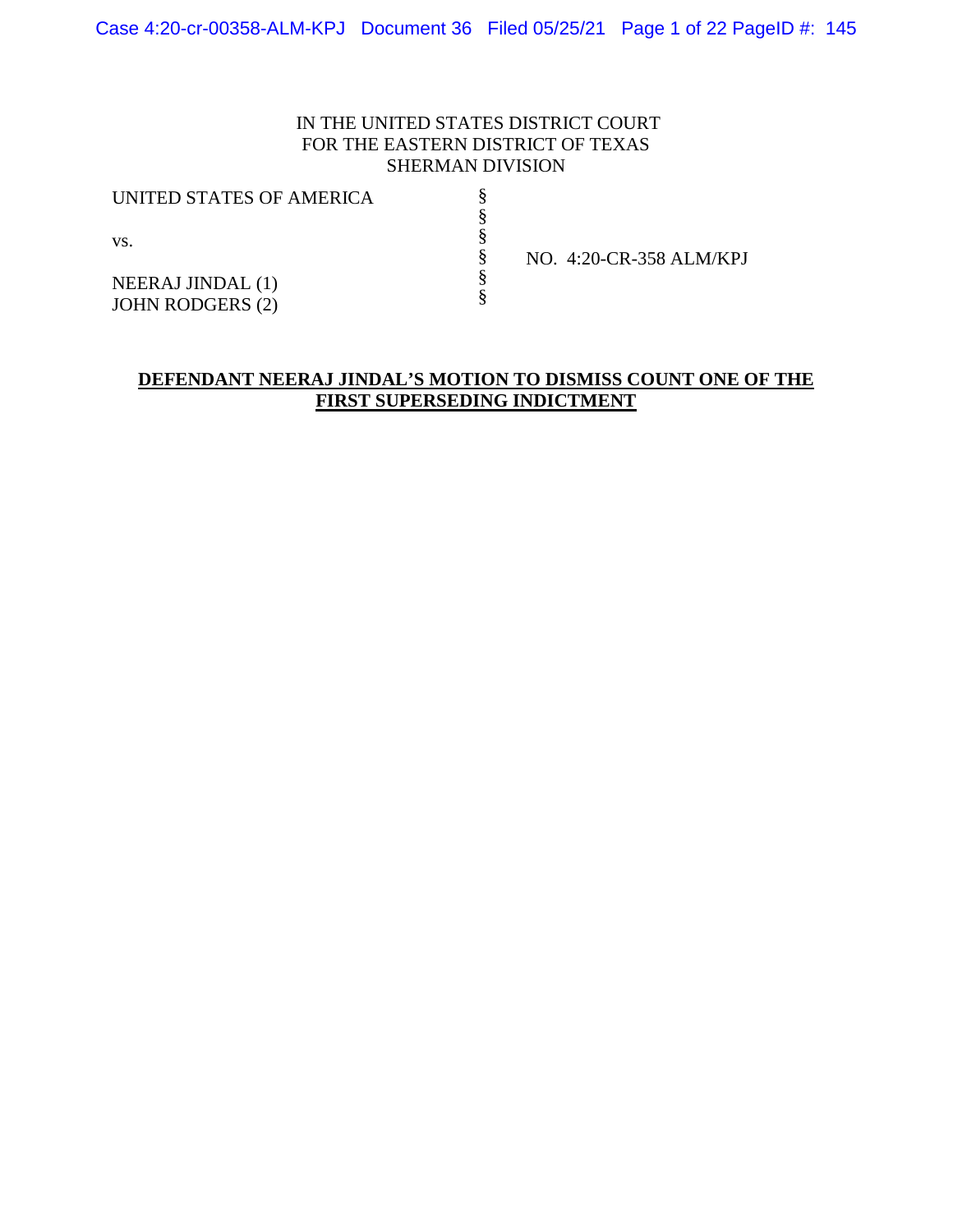# **TABLE OF CONTENTS**

# **Page**

| $\mathbf{I}$ . |                                                                                                                |                                                                                 |  |
|----------------|----------------------------------------------------------------------------------------------------------------|---------------------------------------------------------------------------------|--|
| II.            |                                                                                                                |                                                                                 |  |
| III.           |                                                                                                                |                                                                                 |  |
| IV.            | THE INDICTMENT DOES NOT IDENTIFY A PER SE SHERMAN ACT<br>VIOLATION AND, AS A RESULT, FAILS TO ALLEGE ESSENTIAL |                                                                                 |  |
|                | A.                                                                                                             | There is Insufficient Judicial Experience with Wage Fixing to Justify a         |  |
|                | <b>B.</b>                                                                                                      | The Indictment Does Not Allege a Price-Fixing Agreement, Despite the            |  |
|                | C.                                                                                                             | The Failure to Allege a <i>per se</i> Violation Requires that the Court Dismiss |  |
| $V_{\cdot}$    |                                                                                                                | THE UNPRECEDENTED INDICTMENT VIOLATES DUE PROCESS13                             |  |
|                | A.                                                                                                             | Jindal Did Not Receive "Fair Warning" the Alleged Conduct was                   |  |
|                | <b>B.</b>                                                                                                      | The Indictment's Per Se Designation Improperly Promotes Presumption of          |  |
| VI.            |                                                                                                                |                                                                                 |  |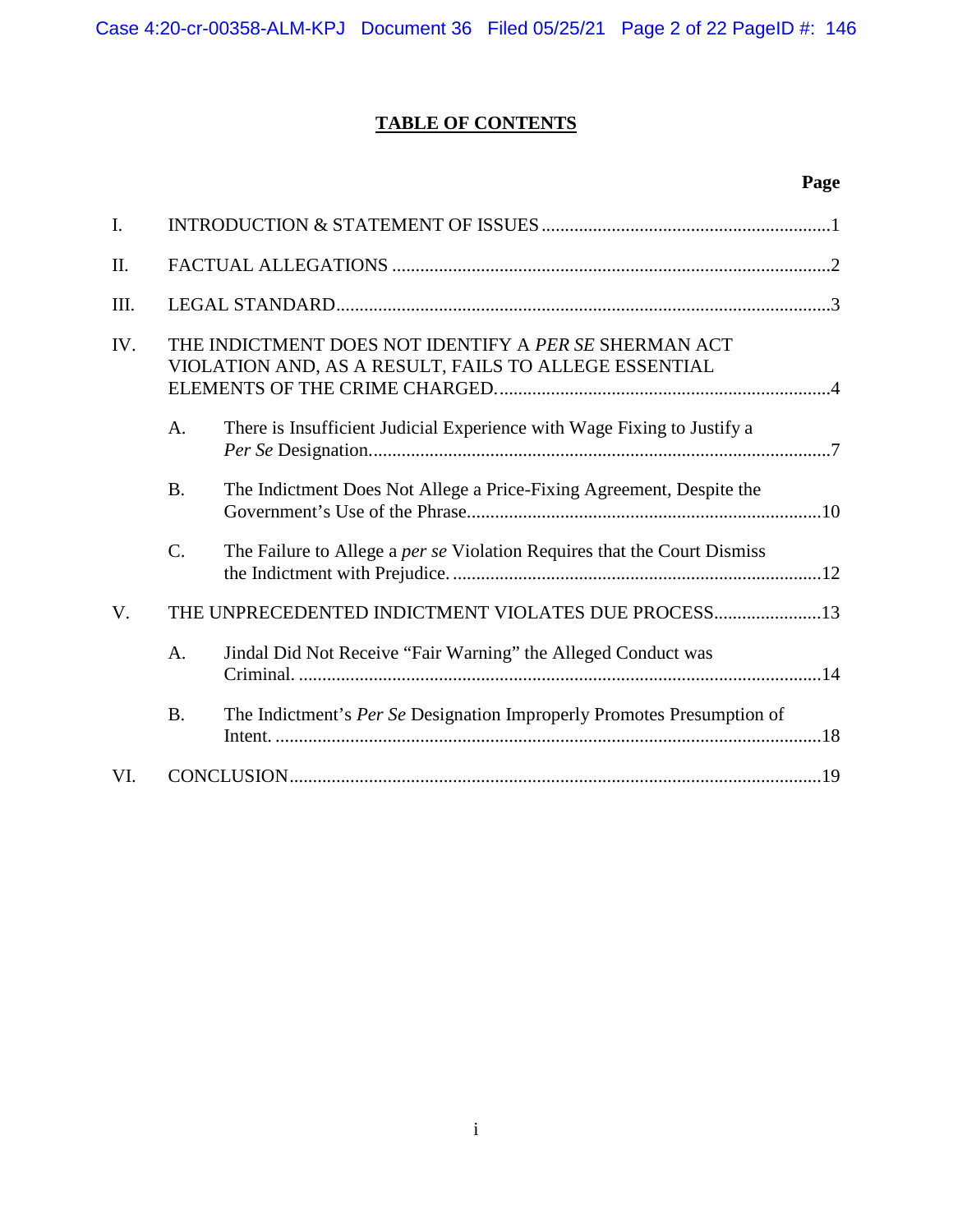Pursuant to Federal Rule of Criminal Procedure 12(b)(3), Defendant Neeraj Jindal ("Jindal") files this Motion to Dismiss Count One of the First Superseding Indictment, requesting that the Court dismiss Count One of the First Superseding Indictment for failure to state an offense.

#### **I. INTRODUCTION & STATEMENT OF ISSUES**

With Count One of the First Superseding Indictment (the "Indictment"), the government has taken the unprecedented step of bringing a criminal prosecution for an alleged agreement among employers to set wages for contractors. In doing so, the government has usurped the role of Congress and the courts by bringing criminal charges against Jindal under Section 1 of the Sherman Act for conduct that neither Congress nor the federal courts have *ever* declared or found to be criminal under the Sherman Act. The government also betrays its own long-held and professed policy of limiting criminal prosecution to conduct that constitutes a *per se* violation of the Sherman Act—*i.e.*, conduct that extensive judicial experience has proven to be inherently "pernicious" and patently anticompetitive.

In more than a century, courts have affixed the *per se* label to only four categories of Sherman Act violations: (1) price fixing, (2) bid rigging, (3) market allocation, and (4) certain types of group boycotts. Horizontal agreements to fix wages have not been classified as *per se* violations and have not, until now, served as the basis for a criminal prosecution. There is insufficient judicial experience with wage-fixing agreements for this Court to be the first to designate them as *per se* violations that can serve as the basis of a criminal prosecution. Wage fixing is not a *per se* violation of the Sherman Act and, for that reason alone, Count One must be dismissed as a matter of law at the threshold because it fails to state a *per se* offense.

Prosecution of Count One also violates fundamental principles of due process and fair notice. Applying the *per se* rule in this criminal case, in the absence of the judicial experience required to affix the *per se* label onto conduct, deprives Jindal of his Constitutional right to receive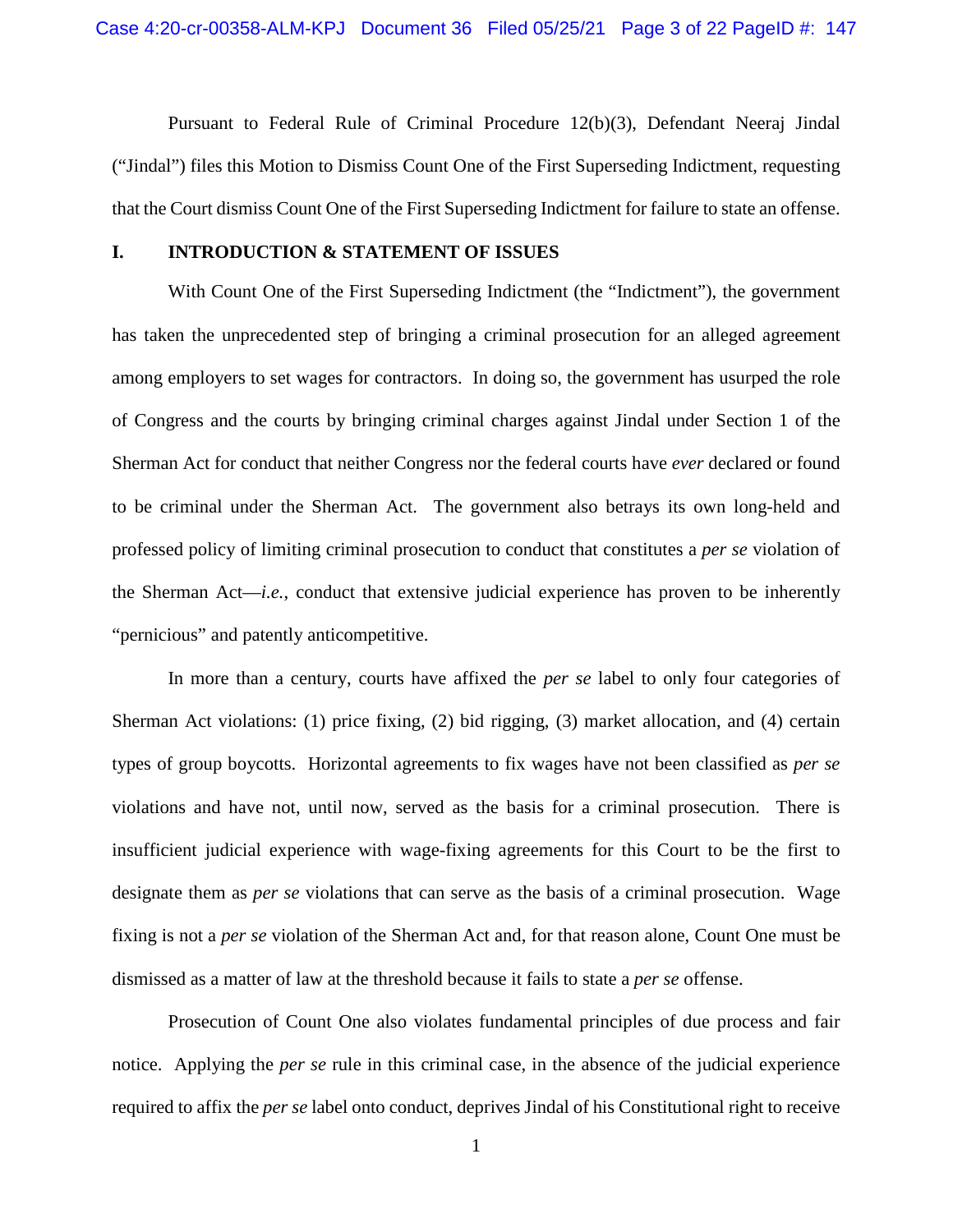fair notice of what the law prohibits. For this reason too, Count One of the Indictment must be dismissed.

#### **II. FACTUAL ALLEGATIONS**

Jindal owned a therapist staffing company that contracted with physical therapists ("PTs") and physical therapist assistants ("PTAs") to provide in-home physical therapy services to patients in the Dallas-Fort Worth Metroplex. Ind. at ¶¶ 5, 7. The PTs and PTAs who contracted with Jindal's company were paid wages referred to as a "pay rate" for the home physical therapy services they provided. *Id.* at  $\P$  7. Jindal's company also billed home health agencies ("HHAs") for the services the PTs and PTAs provided. *Id.*

The Indictment alleges that John Rodgers ("Rodgers"), a PT who contracted with Jindal's company, contacted via text message the owner of a competing staffing company, Individual 2, "regarding the rates" charged by Jindal's staffing company and Individual 2's staffing company. *Id.* at  $\P$  6, 12(a). The government further alleges Rodgers did so "acting on behalf of Jindal." *Id.* at ¶ 12(a). The government does **not** allege, however, that Jindal directed Rodgers to reach an agreement with Individual 2 regarding rates. During the text exchange, Rodgers texted to Individual 2, "I think we're going to lower PTA rates to \$45," to which Individual 2 allegedly responded, "Yes I agree," "I'll do it with u," "I think the PT's need to go back to 60 . . . . Our margins are disappearing." *Id.* The government alleges that Rodgers subsequently reported this conversation to Jindal. *Id.*

The Indictment goes on to allege that, following the text exchange between Rodgers and Individual 2, Jindal texted the owners of other therapist staffing companies to recruit additional competitors to join an allegedly collective effort to reduce rates. *Id.* at ¶ 12(b). The Indictment quotes alleged text messages to Individual 3, Individual 4, Individual 5, and Individual 6, each of whom owned separate therapist staffing companies, in which Jindal wrote, "I am reaching out to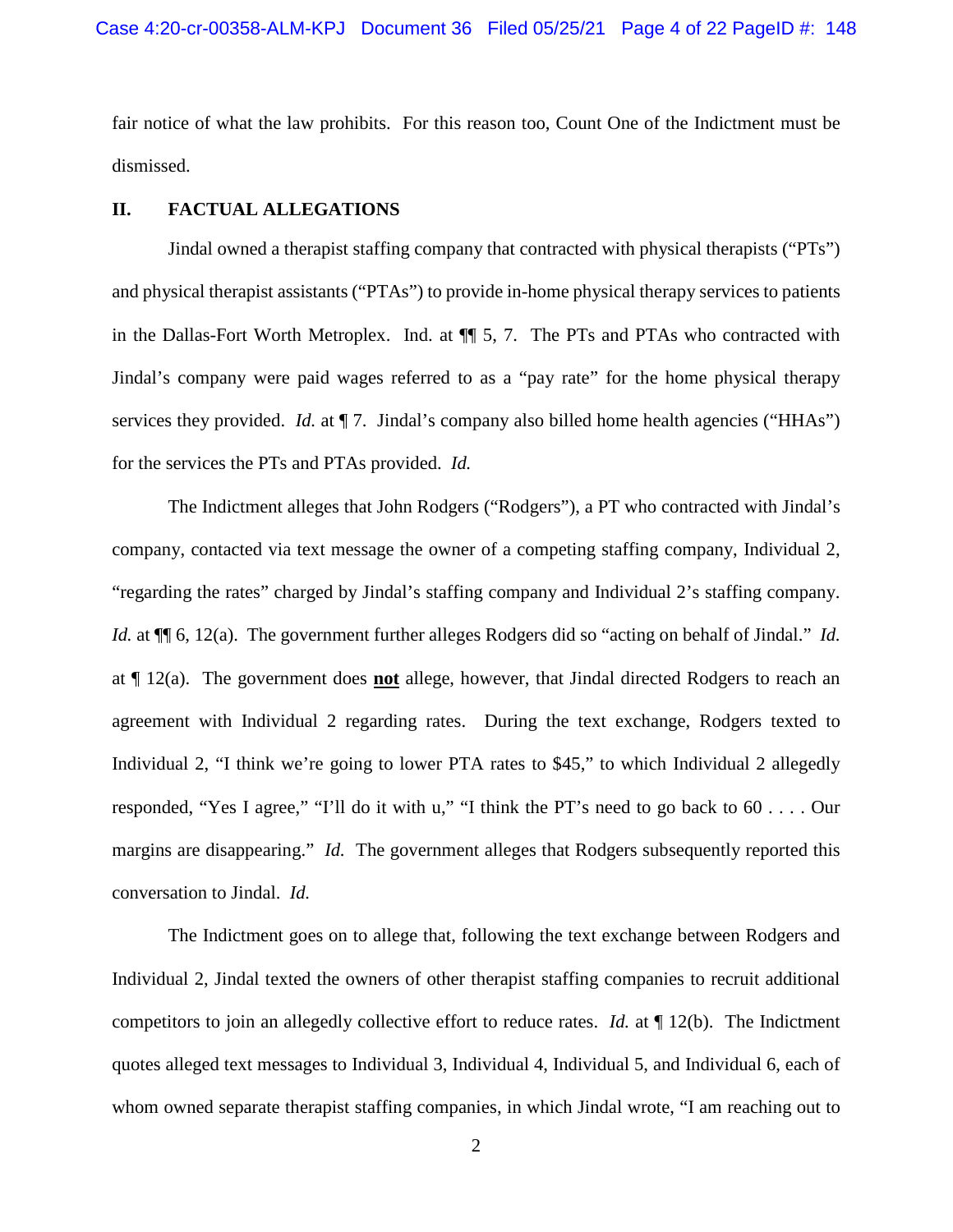my counterparts about lowering PTA pay rates to \$45. What are your thoughts if we all collectively do it together?" *Id.*

The Indictment references another alleged text exchange between Rodgers and Individual 2, in which Rodgers stated, "FYI we made rate changes effective next payroll Monday decreasing PT's and PTA's." *Id.* at ¶ 12(c). Individual 2 texted in response, "Well I can join in where did u go." *Id.* The Indictment does not include any response from Rodgers providing the anticipated new rates.

The Indictment further alleges that "[p]ursuant to the agreement," Jindal's company "thereafter paid lower rates to certain PTs and PTAs." *Id.* at ¶ 12(d). The Indictment does not allege, however, the amount to which Jindal's company lowered the rates. Nor does the Indictment allege that rates were lowered for PTs or PTAs who contracted with the therapist staffing companies owned by any of Jindal's competitors, including Individual 2, Individual 3, Individual 4, Individual 5, or Individual 6.

#### **III. LEGAL STANDARD**

An indictment must include "a plain, concise, and definite written statement of the essential facts constituting the offense charged." Fed. R. Crim. P. 7(c). This requires the indictment to "state each element of the charged crime and allege that the defendant's conduct met each of those elements." *United States v. Suarez*, 966 F.3d 376, 382 (5th Cir. 2020). A court must dismiss an indictment that fails to do so. *See* Fed. R. Crim. P.  $12(b)(3)(B)(v)$ .

 Moreover, where the indictment articulates a particular theory of liability under a broadlyworded statute, it must allege all elements of that chosen theory. *See, e.g.*, *United States v. Shellef*, 507 F.3d 82, 107-09 (2d Cir. 2007) (where indictment alleged "no-sale" theory of wire fraud, failure to allege a discrepancy between benefits anticipated and benefits received under the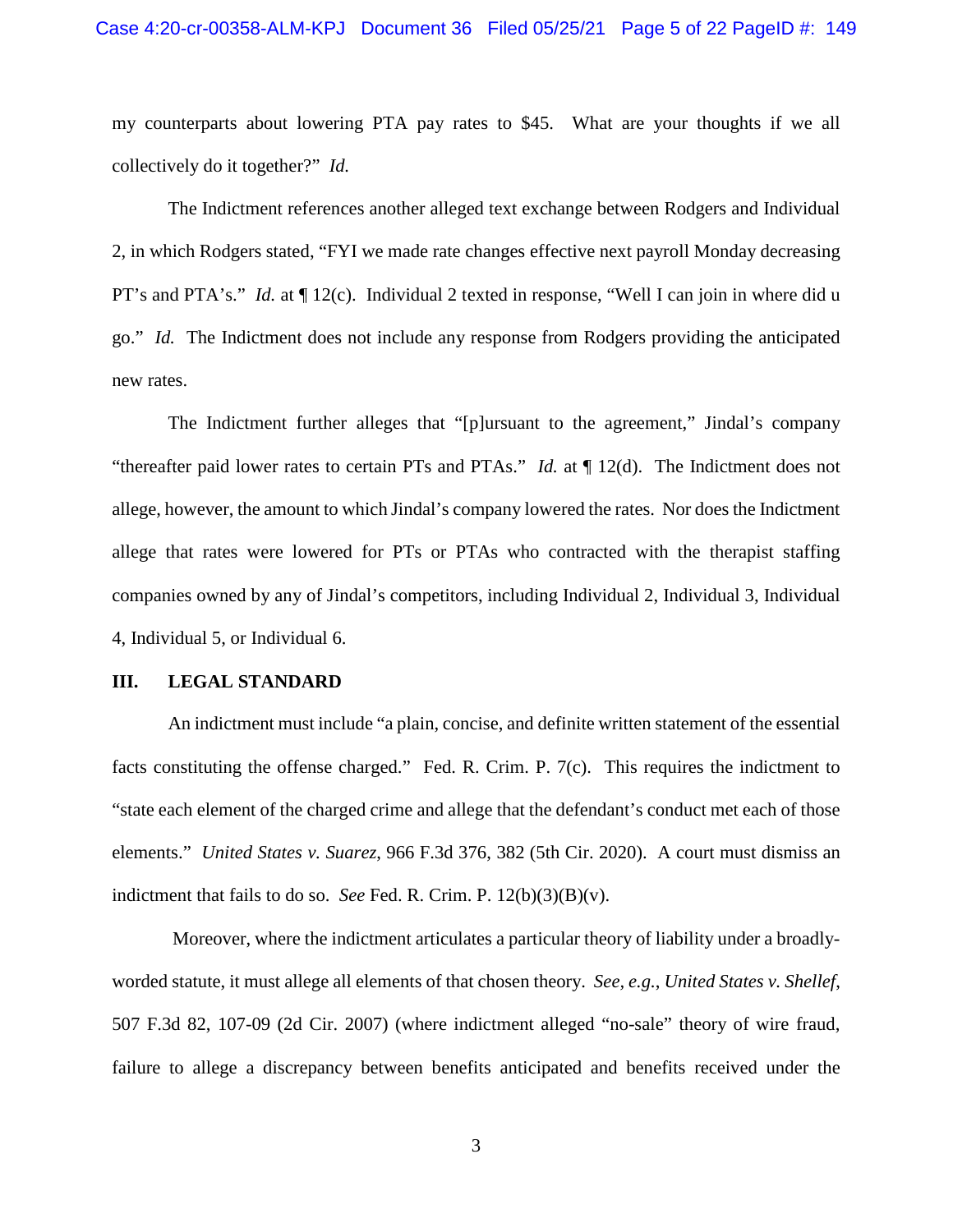identified contract rendered the charge insufficient). An indictment that does not satisfy these requirements violates the Fifth and Sixth Amendments of the Constitution and must be dismissed. *Russell v. United States*, 369 U.S. 749, 760-61 (1962).

The question of whether to apply the *per se* rule or the rule of reason for an alleged antitrust violation is a question of law. *See, e.g.*, *Arizona v. Maricopa Cnty. Med. Soc*., 457 U.S. 332, 337 n.3, 354 (1982); *MM Steel, L.P. v. JSW Steel (USA) Inc.*, 806 F.3d 835, 848 (5th Cir. 2015). To the extent a criminal indictment does not allege the elements of a rule-of-reason offense (market power, intent, anticompetitive effect, etc.), but instead alleges a *per se* offense, it must be dismissed if it fails to state a cognizable *per se* offense under the Sherman Act.<sup>1</sup>

## **IV. THE INDICTMENT DOES NOT IDENTIFY A** *PER SE* **SHERMAN ACT VIOLATION AND, AS A RESULT, FAILS TO ALLEGE ESSENTIAL ELEMENTS OF THE CRIME CHARGED.**

Section 1 of the Sherman Act, which authorizes both civil and criminal prosecutions of antitrust violations, renders "illegal" every agreement "in restraint of trade or commerce among the several States." 15 U.S.C. § 1. Given the facially broad framing of the statute, both civil and criminal courts avoid a literal approach to the statute, with the Supreme Court recognizing that "Congress intended to outlaw only *unreasonable* restraints." *Texaco Inv. v. Dagher*, 547 U.S. 1, 5 (2006) (emphasis in original).

For this reason, courts reviewing Section 1 claims "presumptively appl[y] rule of reason analysis," which requires the fact finder to consider a variety of factors to determine whether the particular questioned practice imposes an unreasonable restraint on competition. *Id.*; *State Oil Co.* 

<sup>&</sup>lt;sup>1</sup> That question of whether the Indictment states a cognizable *per se* offense is critical to answer as early as possible, for whether conduct is subject to the *per se* rule or the rule of reason has considerable implications for how a case proceeds. If the Court grants the motion, the government may seek immediate appellate review under 18 U.S.C. §3731. Conversely, if the Court denies the motion, Jindal will be forced to defend himself at trial against this unprecedented *per se* theory before he ever obtains further legal review of the novel concept the government has put forth. Therefore, dismissal is not only legally correct, but also the best way to avoid expending considerable party and judicial resources on a fundamentally flawed trial.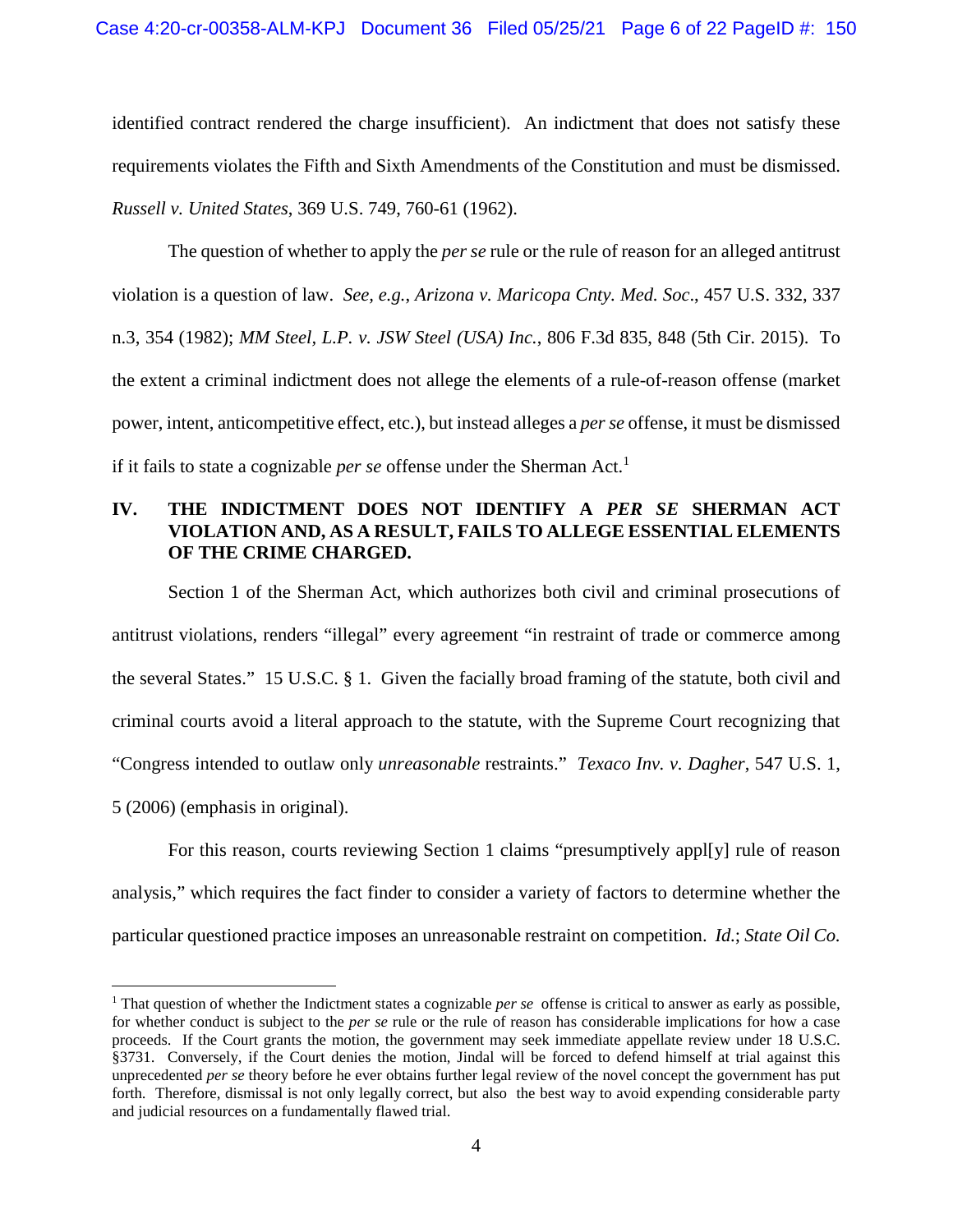*v. Khan*, 522 U.S. 3, 10 (1997). The rule of reason requires the plaintiff to "demonstrate that a particular contract or combination is in fact unreasonable and anticompetitive." *Dagher*, 547 U.S. at 5. In determining whether the conduct is unreasonable, the rule of reason requires consideration of "all of the circumstances," including "specific information about the relevant business," "the restraint's history, nature, and effect," "[w]hether the businesses involved have market power," and the "actual effect" of the challenged restraint on the relevant market. *Leegin Creative Leather Prods. Inc. v. PSKS, Inc.*, 551 U.S. 877, 885-86 (2007).

The Supreme Court has determined that a few, limited restraints "have such predictable and pernicious anticompetitive effect, and such limited potential for procompetitive benefit, that they are deemed unlawful *per se*." *State Oil Co*., 522 U.S. at 10. These exceptional restraints "'are conclusively presumed to be unreasonable and therefore illegal without elaborate inquiry as to the precise harm they have caused or the business excuse for their use." *Nw. Wholesale Stationers v. Pac. Stationary & Printing Co.*, 472 U.S. 284, 289 (1985) (internal quotations and citations omitted). The consequences that follow p*er se* treatment are unforgiving—the conduct is deemed *per se* illegal, without any need to consider intent, market power, or any pro-competitive justifications. *See United States v. Socony-Vacuum Oil Co.*, 310 U.S. 150, 210-11 (1940). Therefore, the Supreme Court has reserved *per se* classification for only a narrow class of restraints, finding that "*per se* rules are appropriate only for 'conduct that is manifestly anticompetitive.'" *Bus. Elecs. Corp. v. Sharp Elecs. Corp.*, 485 U.S. 717, 723 (1988) (quoting *Cont'l T.V., Inc. v. GTE Sylvania Inc.*, 433 U.S. 36, 50 (1977)); *see also Dagher*, 547 U.S. at 5 ("*Per se* liability is reserved for only those agreements that are 'so plainly anticompetitive that no elaborate study of the industry is needed to establish their illegality.'" (quoting *Nat'l Soc'y of Prof. Engineers v. United States*, 435 U.S. 679, 692 (1978))). Such conduct must also have a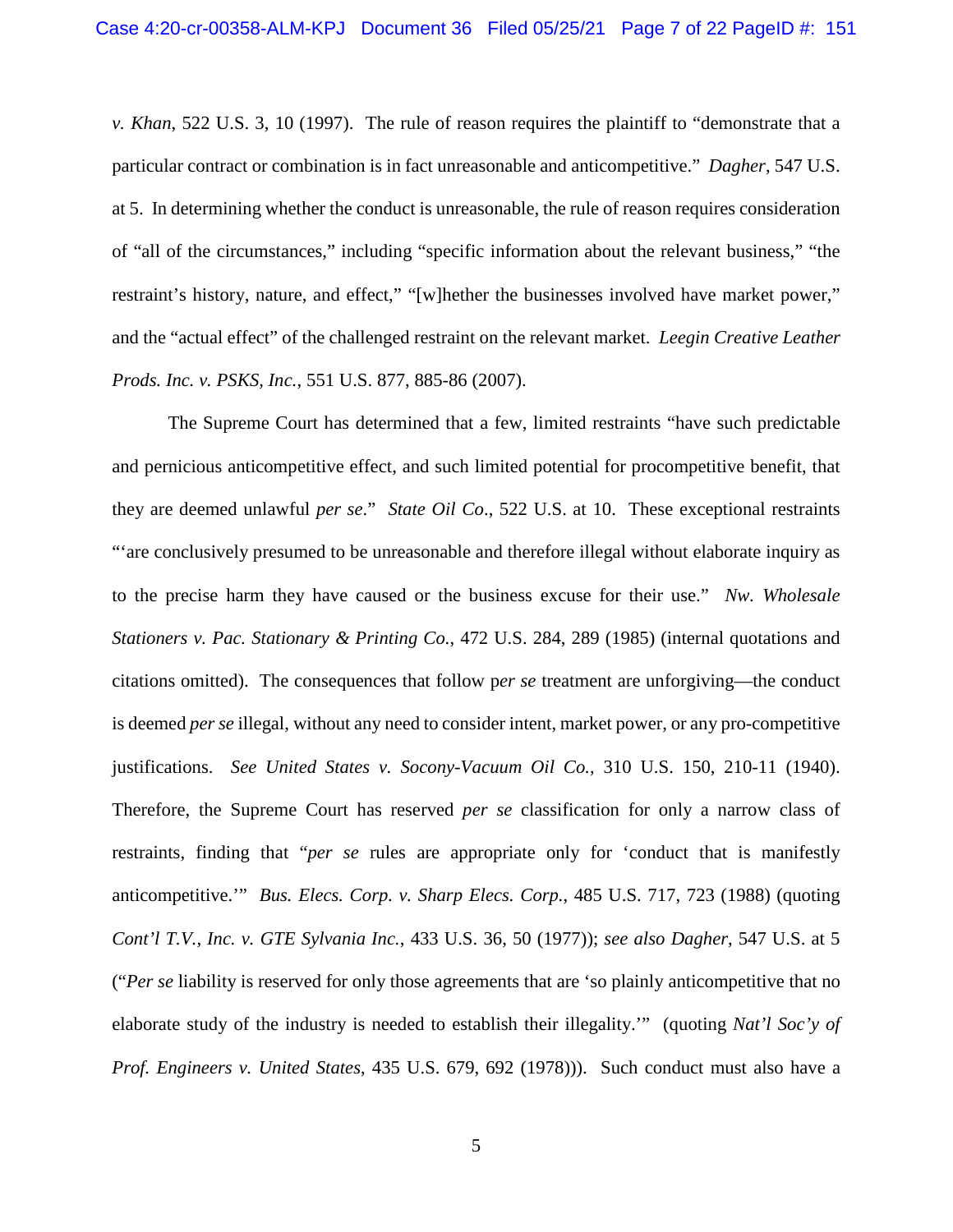"pernicious effect on competition and lack . . . any redeeming virtue." *N. Pac. Ry. Co. v. United States*, 356 U.S. 1, 5 (1958).

This exacting standard for application of the *per se* label means that, in the long history of the Sherman Act, courts have limited designating conduct as *per se* violations of Section 1 to four categories of agreements between competitors: price fixing, market allocation, bid rigging, and certain types of group boycotts. *See, e.g.*, *Dagher*, 547 U.S. at 5 (price fixing); *Palmer v. BRG of Georgia, Inc.*, 498 U.S. 46, 49-50 (1990) (market allocation); *United States v. Rose*, 449 F.3d 627, 630 (5th Cir. 2006) (bid rigging); *NYNEX Corp. v. Discon, Inc.*, 525 U.S. 128, 135 (1998) (group boycotts "involving horizontal agreements among direct competitors"). However, even conduct that fits within these recognized categories of agreements does not always merit a *per se* label if the conduct is not plainly anticompetitive. *See In re Sulfuric Acid Antitrust Litig.*, 703 F.3d 1004, 1011 (7th Cir. 2012) ("[E]ven price fixing . . . [is] governed by the rule of reason . . . if the challenged practice when adopted could reasonably have been believed to promote" potentially legitimate outcomes).

Thus, when considering if charged conduct states a *per se* offense, the labels applied by the government do not dictate the classification. Instead, the departure from the rule of reason presumption to a *per se* classification "must be based upon demonstrable economic effect rather than . . . formalistic line drawing." *Continental T.V., Inc.*, 433 U.S. at 58-59. That determination is an issue of law for the court. *MM Steel, L.P.*, 806 F.3d at 847.

As explained below, the Supreme Court has "been cautious in extending the per se approach to [new] claims that fall outside certain previously enumerated categories of liability," *Eichorn v. AT&T Corp.*, 248 F.3d 131, 143 (3d Cir. 2001), and has done so only after extensive judicial experience. That caution takes on even more importance in criminal cases, such as this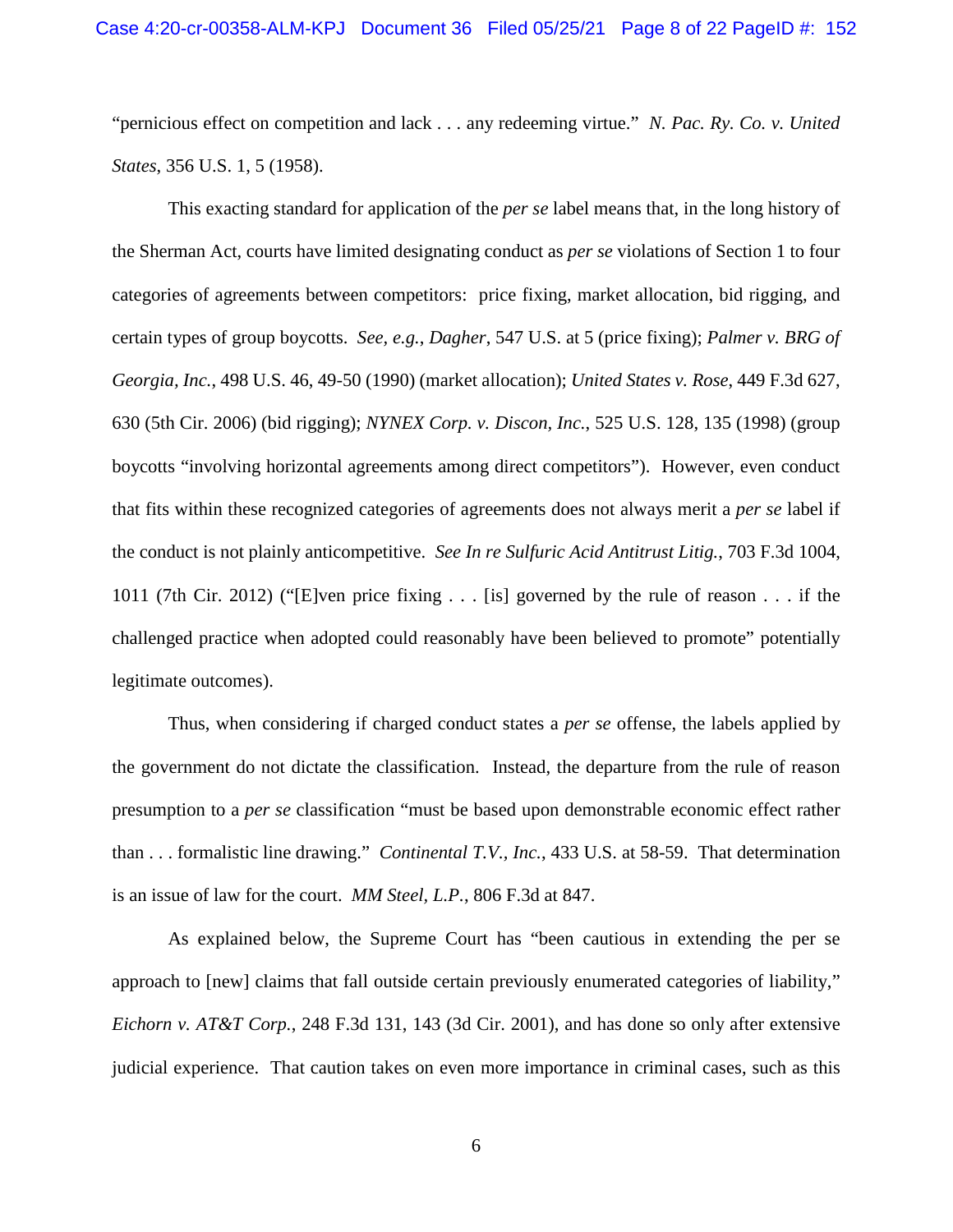one. This Court should not take the drastic step of expanding the Sherman Act jurisprudence to create a new category of *per se* violations.

## **A. There is Insufficient Judicial Experience with Wage Fixing to Justify a** *Per Se*  **Designation.**

The Indictment challenges an alleged restraint that no criminal antitrust case has ever scrutinized, much less imposed. Indeed, neither the Supreme Court nor any Court of Appeals has ever determined whether a purported wage-fixing agreement should be *per se* unlawful under Section 1 of the Sherman Act. Nor has the Supreme Court or any Court of Appeals analyzed the economic effect of an alleged wage-fixing agreement—much less concluded that the conduct is "manifestly anticompetitive"—as required for *per se* treatment. *Leegin*, 551 U.S. at 886. Few district courts have even addressed the question of whether a purported wage-fixing agreement is *per se* unlawful in the civil context, with most doing so in a conclusory manner without evaluating the core issue of whether wage fixing should be viewed as a *per se* violation or adjudicated under the rule of reason.<sup>2</sup> No court, however, has engaged in the in-depth analysis that would justify a finding that wage-fixing agreements always bear "pernicious and predictable effects" that are "manifestly anticompetitive." *State Oil Co*., 522 U.S. at 10; *Leegin*, 551 U.S. at 886.

The paucity of judicial experience with wage-fixing cases, combined with the absence of in-depth judicial analysis to develop a clear understanding of the competitive effects of wagefixing conduct, dictate that this Court should not classify the alleged wage-fixing conduct as a *per* 

<sup>2</sup> *See, e.g.*, *In re Animation Workers Antitrust Litig.*, 123 F. Supp. 3d 1175, 1212-14 (N.D. Cal. 2015) (finding, at the motion to dismiss stage, that the plaintiffs "alleged sufficient facts to support a plausible *per se* claim" where the defendants did not challenge the general designation of wage fixing as a *per se* violation); *Cason-Merenda v. Detroit Med. Ctr.*, 862 F. Supp. 2d 603, 624-25 (E.D. Mich. 2012) (noting that the plaintiffs and defendants agreed that wage fixing should be characterized as a *per se* violation). Others have simply accepted that the legal precedent governing price-fixing agreements can apply equally to wage-fixing agreements. *See, e.g.*, *Fleischman v. Albany Med. Ctr.*, 728 F. Supp. 2d 130, 157 (N.D.N.Y. 2010) ("Generally, price-fixing [or in this case wage-fixing] agreements are considered a per se violation of the Sherman Act.") (alterations in original) (internal quotations and citations omitted); *Doe v. Arizona Hosp. and Healthcare Ass'n*, No. CV 07-1292-PHX-SRB, 2009 WL 1423378, at \*2-4 (D. Ariz. Mar. 19, 2009) (treating wage fixing the same as buyer-side price fixing in a civil case).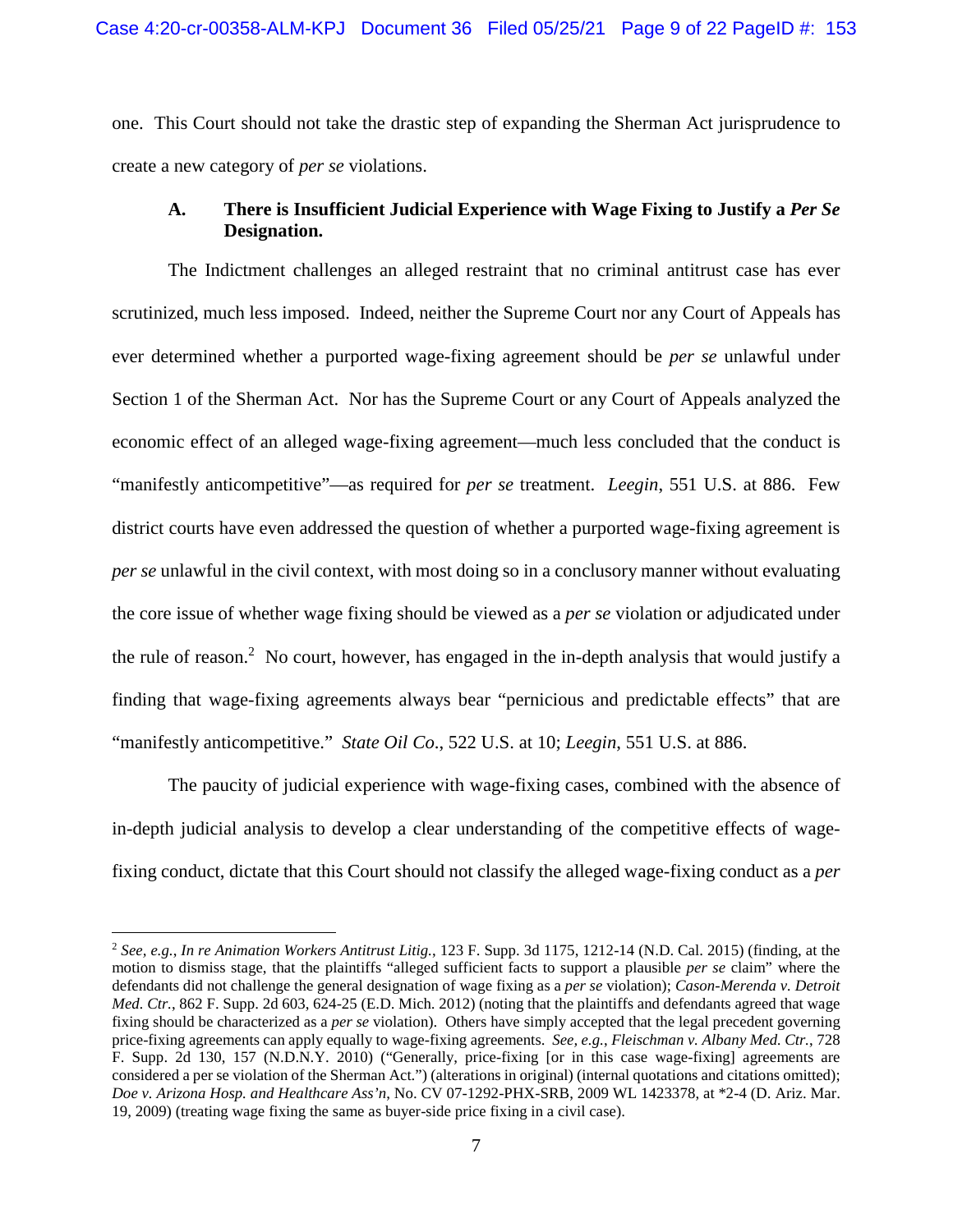*se* violation of the Sherman Act—and become the first court to do so in a criminal case. The Supreme Court has "expressed reluctance to adopt *per se* rules . . . 'where the economic impact of certain practices is not immediately obvious.'" *Dagher*, 547 U.S. at 5; *see also F.T.C. v. Indiana Fed'n of Dentists*, 476 U.S. 447, 458-59 (1986) (recognizing that the Supreme Court has "been slow . . . to extend *per se* analysis to restraints imposed in the context of business relationships where the economic impact of certain practices is not immediately obvious").

As a result, a restraint in trade may be deemed *per se* unlawful "only after courts have had considerable experience with the type of restraint at issue." *Leegin*, 551 U.S. at 886; *see also United States v. Topco Assoc.*, 405 U.S. 596, 607-08 (1972) ("It is only after considerable experience with certain business relationships that courts classify them as per se violations . . . ."). Such "considerable experience" with a particular restraint is required so courts can "predict with confidence that it would be invalidated in all or almost all instances under the rule of reason." *Leegin*, 551 U.S. at 886; *see also Maricopa Cty. Med. Soc'y*, 457 U.S. at 344 (explaining that *per se* treatment is only appropriate "[o]nce experience with a particular kind of restraint enables the [c]ourt to predict with confidence that the rule of reason will condemn it.").

Indeed, this requirement of extensive judicial experience is what justifies the existence of the *per se* rule in the first place. PHILLIP E. AREEDA & HERBERT HOVENKAMP, ANTITRUST LAW, §1909b (4th ed. 2020) ("The premise of the *per se* rule is that *judicial* experience with a certain class of restraints justifies a more expedited treatment."). Conversely, "[w]hen the Courts are uncertain of the competitive significance of a particular type of restraint, they decline to apply the per se label." *United States v. Realty Multi-List., Inc.*, 629 F.2d 1351, 1365 (5th Cir. 1980). Courts simply have not had the "considerable experience" with purported wage-fixing conduct that is necessary to expand the realm of *per se* conduct, much less to do so in a criminal case.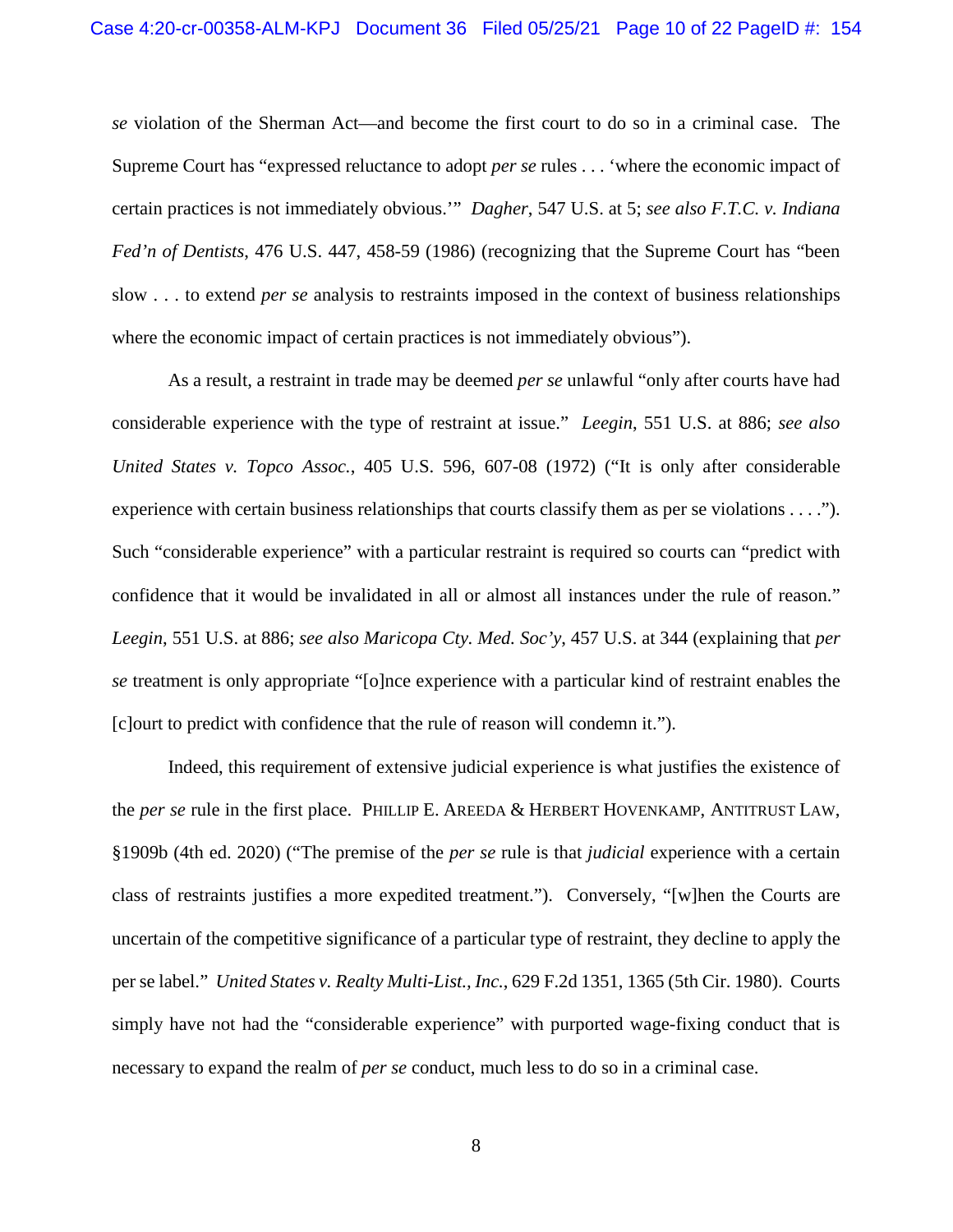The need for further judicial experience and analysis is also evident when viewing wage fixing in the broader context of the purpose of the antitrust laws. As the Federal Trade Commission acknowledges, since the enactment of the Sherman Act in 1890, "the antitrust laws have had the same basic objective: to protect the process of competition *for the benefit of consumers*, making sure there are strong incentives for businesses to operate efficiently, *keep prices down*, and keep quality up." FTC's Guide to Antitrust Laws, https://www.ftc.gov/tips-advice/competitionguidance/guide-antitrust-laws/antitrust-laws (emphasis added). Labor, including wages, constitutes a substantial cost for employers and businesses; a cost that businesses pass on to consumers. An agreement among employers with respect to reducing wages would almost certainly decrease costs to businesses, and could have the ultimate effect of benefitting consumers downstream through lower prices. Such conduct could not be said to "lack [] any redeeming virtue" such that a *per se* designation is appropriate. *N. Pac. Ry. Co.*, 356 U.S. at 5.

Nor are the anticompetitive effects of a wage-fixing agreement so obvious that it merits a *per se* designation. An agreement among competing employers to pay lower wages to contractors will not necessarily have anticompetitive effects, particularly where, as here, the alleged agreement involves only two of many potential employers. To the contrary, such an agreement would provide an opportunity for rival employers to compete with respect to wages. *See Fraser v. Major League Soccer, L.L.C.*, 284 F.3d 47, 61 (1st Cir. 2002) ("[S]uppressing player salaries ought to spur, rather than impair, competition from rival leagues."). In light of the very real possibility that an agreement to fix wages could encourage, rather than discourage, competitors, the anticompetitive effect of an alleged wage-fixing agreement is not so "predictable and pernicious" as to merit a *per se* designation. *State Oil*, 522 U.S. at 10.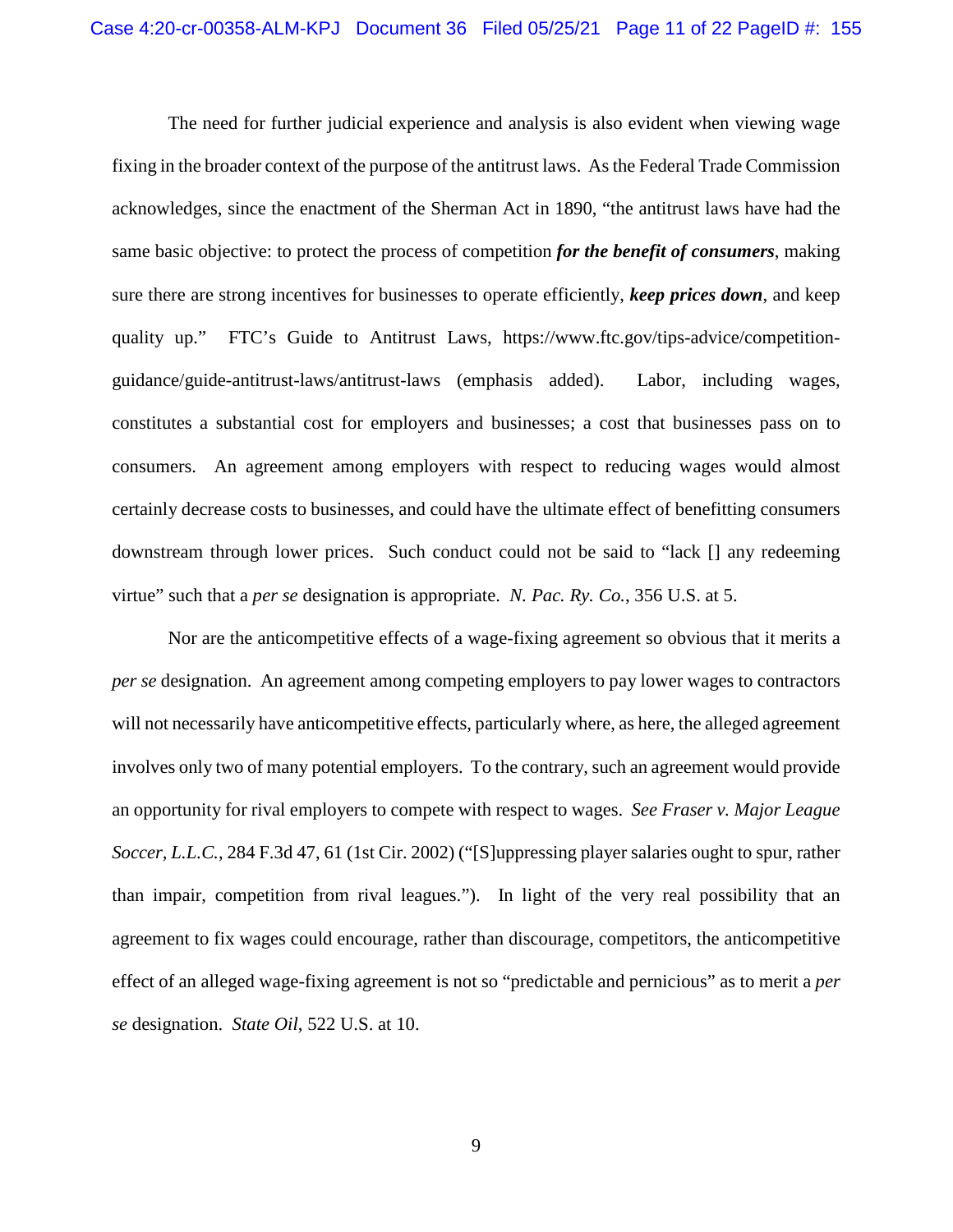Unlike other conduct that courts have long-deemed *per se* Sherman Act violations, wagefixing agreements have not undergone the sort of judicial review necessary to warrant their classification as a *per se* offense. This Court should follow the approach of the Supreme Court by exercising caution, and refrain from expanding the universe of *per se* offenses. *See White Motor Co. v. United States*, 372 U.S. 253, 263 (1963) ("We do not know enough of the economic and business stuff out of which these arrangements emerge to be certain. . . . We need to know more than we do about the actual impact of these arrangements on competition to decide whether they have such a 'pernicious effect on competition and lack . . . any redeeming virtue' and therefore should be classified as per se violations of the Sherman Act.").

#### **B. The Indictment Does Not Allege a Price-Fixing Agreement, Despite the Government's Use of the Phrase.**

In apparent recognition that wage-fixing jurisprudence does not support its classification of the alleged agreement as a *per se* Sherman Act violation, the government goes to great effort to avoid using the phrase "wage fixing" in the Indictment. Instead, the Indictment repeatedly uses the phrases "price fixing" and "prices" for conduct that does not involve "prices" and cannot constitute "price fixing." For example, Count One of the Indictment refers to "Antitrust Conspiracy: Price Fixing." Ind. at pp. 1, 17. The government proceeds to refer to wages as "prices" and alleges that Jindal "engaged in a conspiracy to suppress competition by agreeing to fix prices." *Id.* at ¶¶ 7, 11. Simply referring to conduct as "price fixing" does not make it so, and the government's misuse of the terminology reveals the fatal flaw in its case.

The Indictment does not allege any agreement to fix "prices." *See generally id.* The only good or service provided by the in-home physical therapy business is the actual physical therapy service provided to patients. As the Indictment acknowledges, home health agencies billed Jindal's company for providing these services. *Id.* at ¶ 7. Jindal, his company, and competitor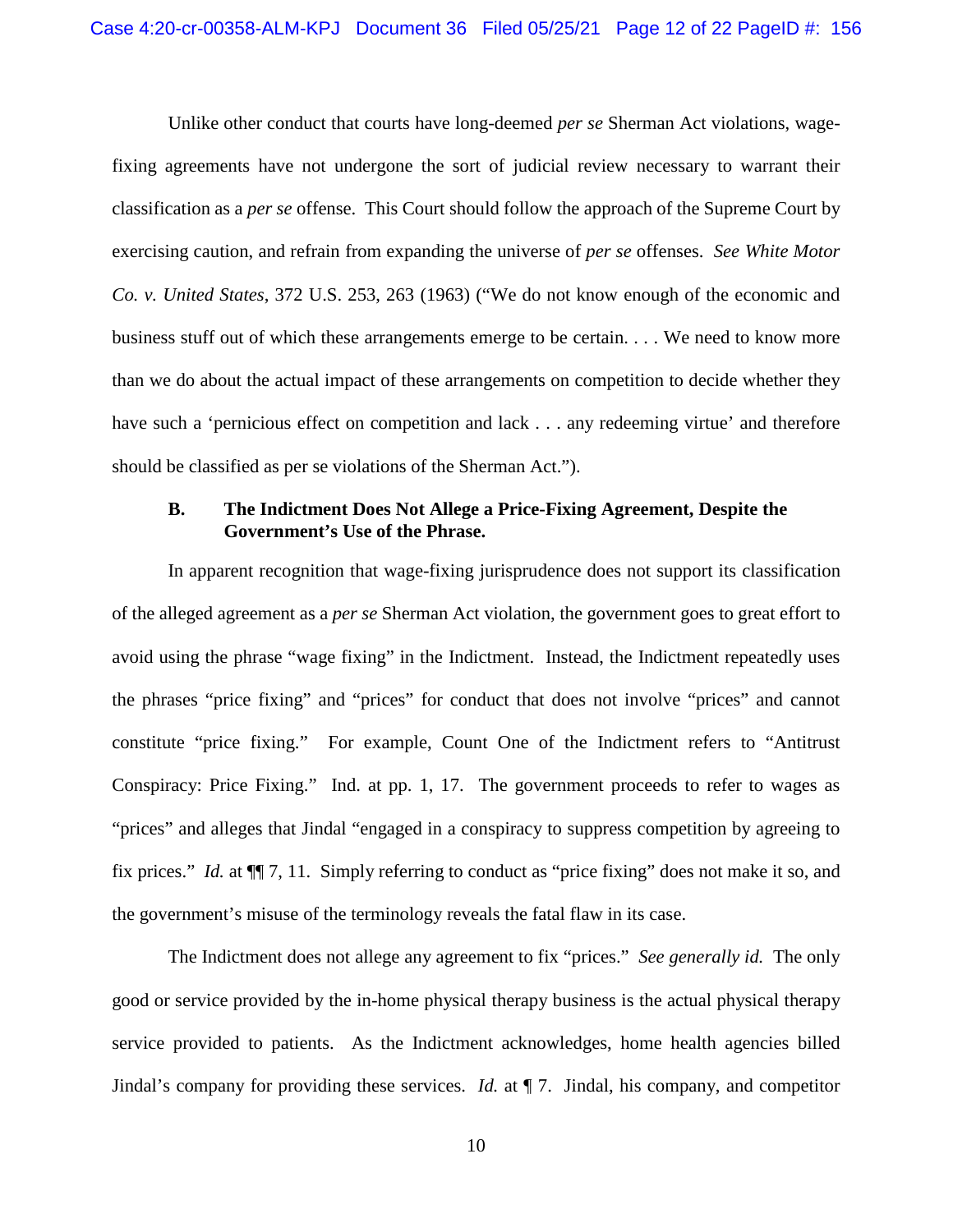therapist staffing companies do not set the prices for those therapy services, and the Indictment does not allege any agreement to fix those prices. Any horizontal price-fixing agreements in the in-home physical therapy business necessarily would be among the home health agencies that set the rates for therapy services, not the therapist staffing companies.

At most, the Indictment alleges an agreement to fix **wages**—not between Jindal and a competitor, but between one of Jindal's contract therapists and a competitor. The Indictment states, "[e]ach PT and PTA who contracted with Company A had set *prices* (a "rate" or "pay rate") that Company A paid them for providing in-home care visits." *Id.* at ¶ 7 (emphasis added). A "wage" is "a payment usually of money for labor or services usually according to contract and on an hourly, daily, or piecemeal basis." *Wage*, https://www.merriam-webster.com/dictionary/wage. The Indictment describes a "wage." The "rate" or "pay rate" paid to PTs and PTAs was a payment for labor (*i.e.* providing in-home physical therapy) and was on a "piecemeal basis" for each visit. Thus, the Indictment uses the word "prices" to refer to the pay rates for PTs and PTAs, whereas it should have used the appropriate word: wages.

The government relies upon the subterfuge of labeling "wages" as "prices" to allege that Jindal, Rodgers, and unnamed co-conspirators engaged in a conspiracy by "agreeing to fix prices by lowering the pay rates to PTs and PTAs." The Indictment lacks any allegations that Jindal or his alleged co-conspirators made any agreement to fix prices paid by consumers, or even had the ability to do so. Because the referenced rates paid to PTs and PTAs constituted compensation for their labor, those rates were "wages." Wages do not fall within the definition of "price fixing," which is defined as "fixing . . . the price of a commodity." *Socony-Vacuum Oil Co.*, 310 U.S. at 223-24.

11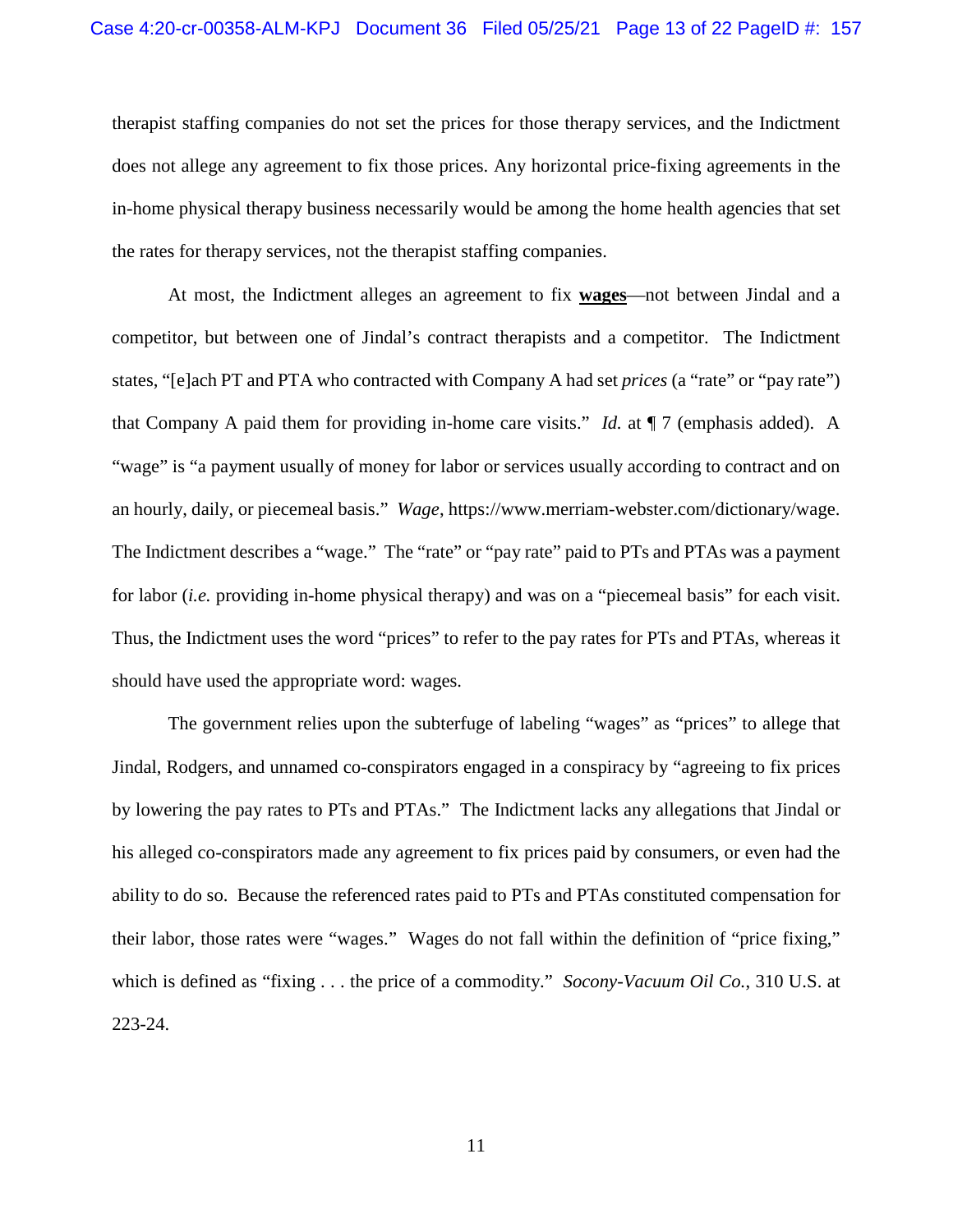The DOJ's own guidance differentiates between "price-fixing" and "wage fixing," defining the conduct separately. The DOJ defines "prices fixing" as "an agreement among competitors . . . to raise, fix, or otherwise maintain the price at which their products or services are sold." U.S. DEPT. OF JUSTICE ANTITRUST DIVISION, AN ANTITRUST PRIMER FOR FEDERAL LAW ENFORCEMENT PERSONNEL 3 (2018). The DOJ separately defines "wage fixing" as "an agreement between employers not to compete on employee salary, benefits, or other terms of compensation, either at specific levels or within a range." *Id.* at 6. The conduct alleged in the Indictment clearly falls within the latter definition, not the former.

Despite the phrasing of the Indictment, the government has acknowledged that it is pursuing a "wage fixing" case. The target letter the government sent to Jindal on July 26, 2019 refers to a "Criminal Wage-Fixing Grand Jury Investigation" "regarding **wages** paid by therapist staffing companies to physical therapists and physical therapists' assistants."  $(Ex. A)^3$  (emphasis added).

The government cannot simply substitute the word "prices" for "wages" as a means to disguise a wage-fixing case as a price-fixing case. The efforts by the government to label as "price fixing" what can only be considered "wage fixing" illustrates its own recognition that courts have not afforded wage-fixing allegations the extensive judicial review necessary to classify wage fixing as a *per se* Sherman Act violation.

# **C. The Failure to Allege a** *per se* **Violation Requires that the Court Dismiss the Indictment with Prejudice.**

The government's inability to identify conduct constituting a *per se* violation of the Sherman Act is fatal to Count One because the Indictment fails to allege anticompetitive effects

<sup>&</sup>lt;sup>3</sup> A copy of the target letter is attached hereto as **Exhibit A**. Jindal respectfully requests that the Court take judicial notice of the letter pursuant to Federal Rule of Evidence 201.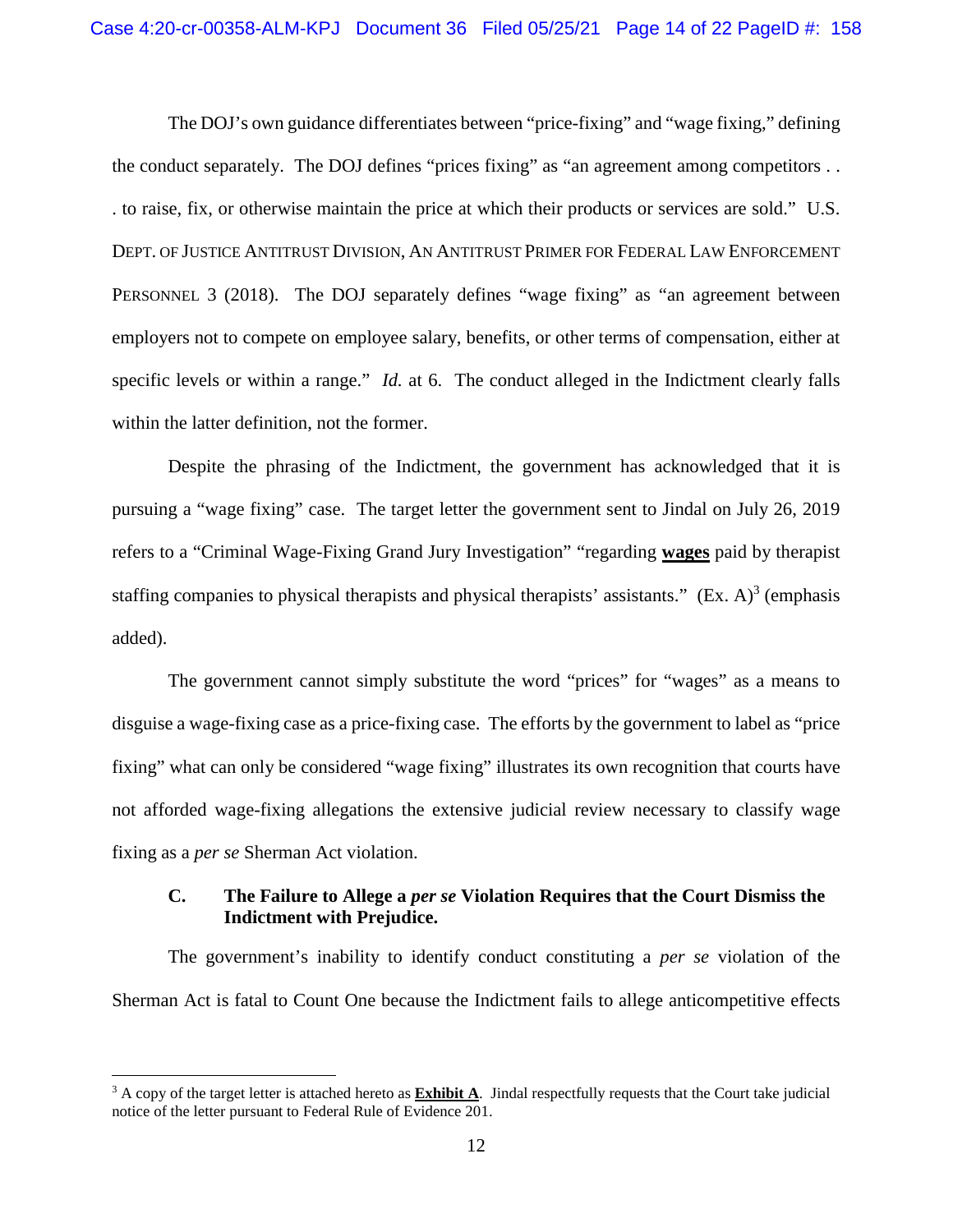and intent, both of which are essential elements of the offense. Under the rule of reason, "the factfinder weighs all of the circumstances of a case in deciding whether a restrictive practice should be prohibited as imposing an unreasonable restraint on competition." *Leegin*, 551 U.S. at 885 (internal quotations and citations omitted). The factors to be considered include "specific information about the relevant business"; "the restraint's history, nature, and effect"; and "[w]hether the businesses involved have market power." *Id.* at 885-86 (internal citations omitted). The resulting lack of predictability in what is unlawful would violate Constitutional requirements of clarity and fair warning. *See infra* Part V.

The DOJ's own longstanding policy of not charging antitrust violations based upon a rule of reason theory justifies dismissal. Thomas O. Barnett, *Antitrust Law & Policy, Criminal Enforcement of Antitrust Laws: The US Model* (Sept. 14, 2006), https://www.justice.gov/atr/speech/criminal-enforcement-antitrust-laws-us-model ("[T]he division focuses its criminal enforcement only on hard core violations . . . as opposed to the 'rule of reason' . . . analyses used in civil antitrust law . . . ."); *see also* U.S. DEP'T OF JUST., JUST. MANUAL § 7-1.000 (2020), available at https://www.justice.gov/jm/jm-7-1000-policy#7-1.100 ("When it comes to enforcement, the Division's policy, in general, is to proceed by criminal investigation and prosecution in cases involving horizontal, "per se" unlawful agreements such as price fixing, bid rigging, and market allocation."). Although in this case the DOJ seeks to expand the boundaries of what qualifies as a *per se* violation of the Sherman Act, it has never renounced its policy of prosecuting criminally only those violations that so qualify.

#### **V. THE UNPRECEDENTED INDICTMENT VIOLATES DUE PROCESS.**

Application of the *per se* rule is unconstitutional in criminal cases because it violates the Fifth and Sixth Amendments of the Constitution. First, the novel construction of the statute to construe "wage fixing" as *per se* unlawful violates the rule of lenity and fails to give fair warning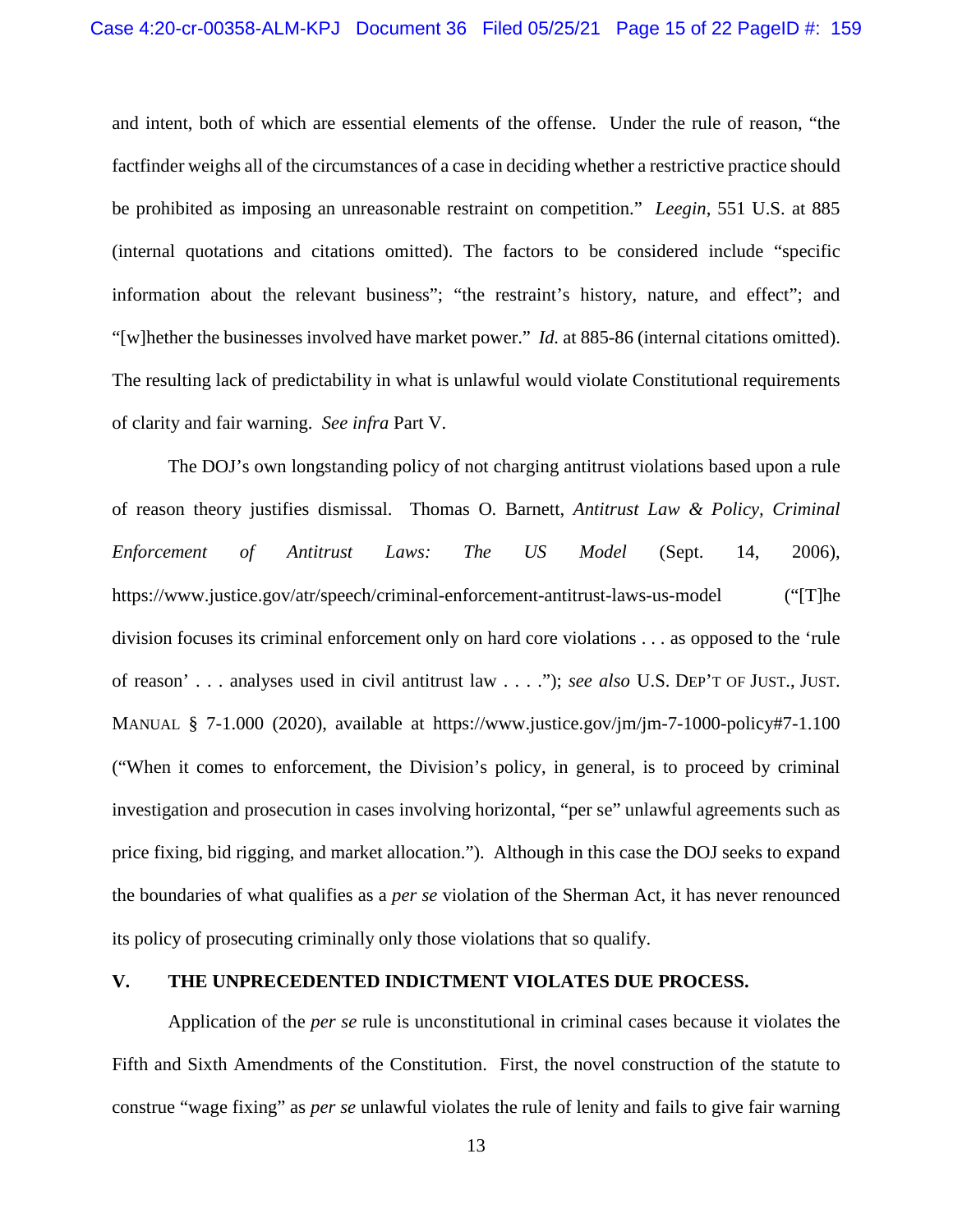of the prohibited conduct. Second, a *per se* designation improperly promotes a presumption of intent, vitiating the requirement of proof of state of mind in the criminal context.

#### **A. Jindal Did Not Receive "Fair Warning" the Alleged Conduct was Criminal.**

The Fifth Amendment to the United States Constitution provides in part: "No person shall be held to answer for a capital, or otherwise infamous crime, unless on a presentment or indictment of a Grand Jury . . . nor be deprived of life, liberty, or property, without due process of law. . . ." Due process requires that "no man shall be criminally responsible for conduct which he could not reasonably understand to be proscribed." *United States v. Lanier*, 520 U.S. 259, 265, (1997) (quoting *Bouie v. City of Columbia*, 378 U.S. 347, 351 (1964)). The vagueness doctrine bars the enforcement of (1) "a statute which either forbids or requires the doing of an act in terms so vague that men of common intelligence must necessarily guess at its meaning and differ as to its application"; (2) the rule lenity ensures fair warning by resolving ambiguity such that criminal statutes apply "only to conduct clearly covered"; and (3) courts may not apply a criminal statute to "conduct that neither the statute nor any prior judicial decision has fairly disclosed to be within its scope." *Lanier*, 520 U.S. at 266 (internal citations omitted). Criminal liability cannot turn on the vagaries of a rule-of-reason analysis or on the violation of a *per se* rule that has not previously been established.

The Sherman Act is "'couched in language broad and general,'" and, "unlike most traditional criminal statutes, does not, in clear and categorical terms, precisely identify the conduct which it proscribes." *United States v. U.S. Gypsum Co.*, 438 U.S. 422, 438-39 (1978) (quoting Dep't of Justice, Report of the Attorney General's Nat'l Comm. to Study the Antitrust Laws (1955)); *see also* AREEDA & HOVENKAMP, ANTITRUST LAW §303b3 (4th ed. 2020) ("The prohibitions of the Sherman Act are . . . quite vague and general."). Instead, "the behavior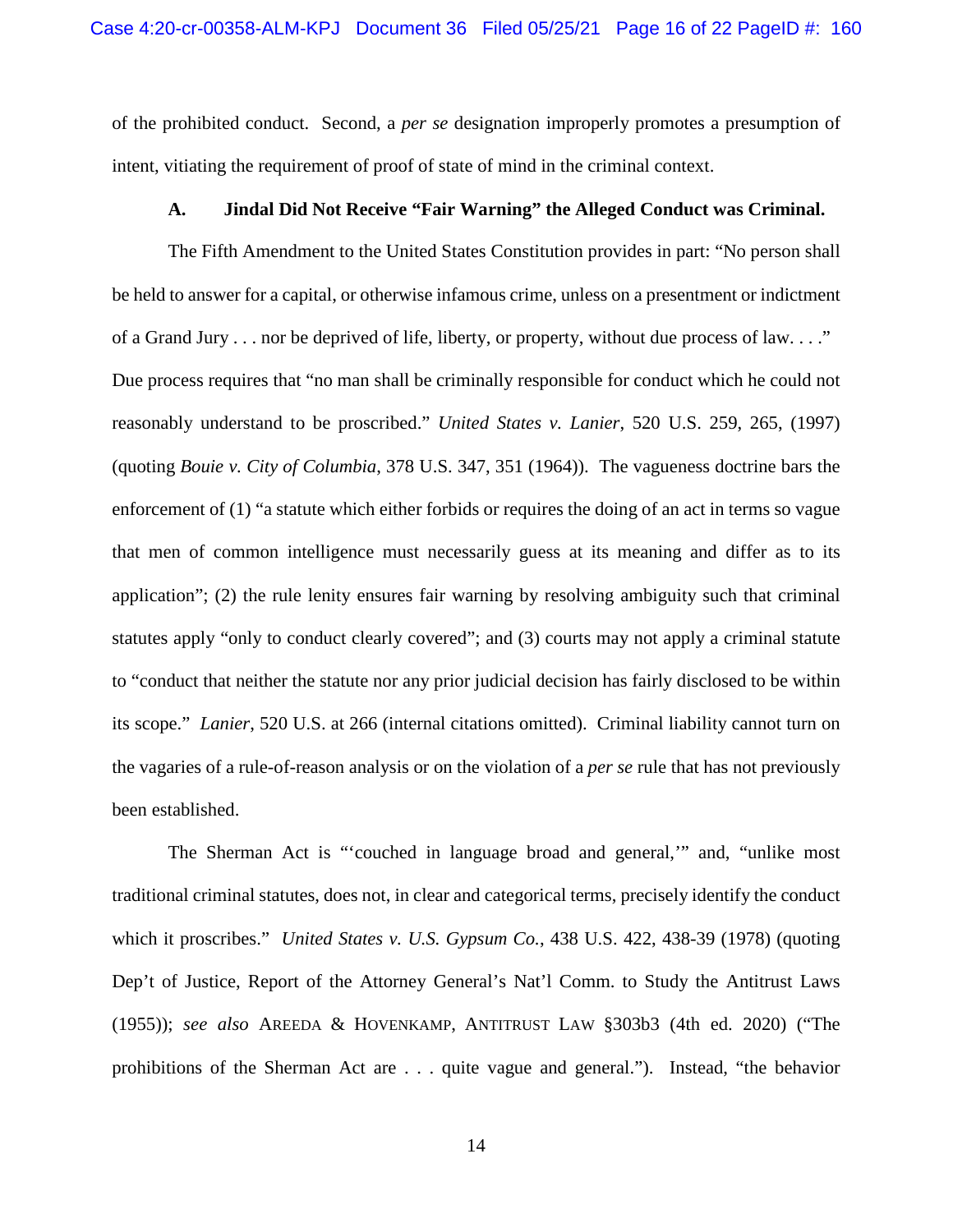proscribed by the Act is often difficult to distinguish from the gray zone of socially acceptable and economically justifiable business conduct." *U.S. Gypsum Co.*, 438 U.S. at 440-41.

Thus, when interpreting laws such as the Sherman Act, courts must adhere to a "canon of strict construction" that entails "resolving ambiguity in a criminal statute as to apply it only to conduct clearly covered." *Lanier*, 520 U.S. at 266. "[A]lthough clarity at the requisite level may be supplied by judicial gloss on an otherwise uncertain statute, due process bars courts from applying a novel construction of a criminal statute to conduct that neither the statute nor any prior judicial decision has fairly disclosed to be within its scope." *Id.* (internal citations omitted).

It is axiomatic that "ambiguity concerning the ambit of criminal statutes should be resolved in favor of lenity." *Cleveland v. United States*, 531 U.S. 12, 25 (2000). Following that maxim, the Supreme Court has previously refused to expand a facially broad criminal statute to punish conduct not previously covered by the statute. In *Skilling v. United States*, the Supreme Court limited the application of the "honest services" wire fraud statute, 18 U.S.C. § 1346, to the "core misconduct" of bribery and kickbacks. 561 U.S. 358, 408-09 (2010) (quoting *United States v. Urciuoli*, 513 F.3d 290, 294 (1st Cir. 2008)). In prohibiting schemes "to deprive another of the intangible right of honest services," the language of the honest services statute reaches well beyond bribery and kickbacks. 18 U.S.C. § 1346. Nonetheless, the Court refused to expand it to cover the conduct alleged in the indictment. *Skilling*, 561 U.S. at 413. The Court emphasized that "[t]he 'vast majority' of the honest-services cases involved offenders who . . . participated in bribery and kickback schemes." *Id.* at 407. The Court concluded further that extending the statute's reach beyond bribery and kickbacks could render the statute impermissibly vague, raising due process concerns. *Id.* at 408.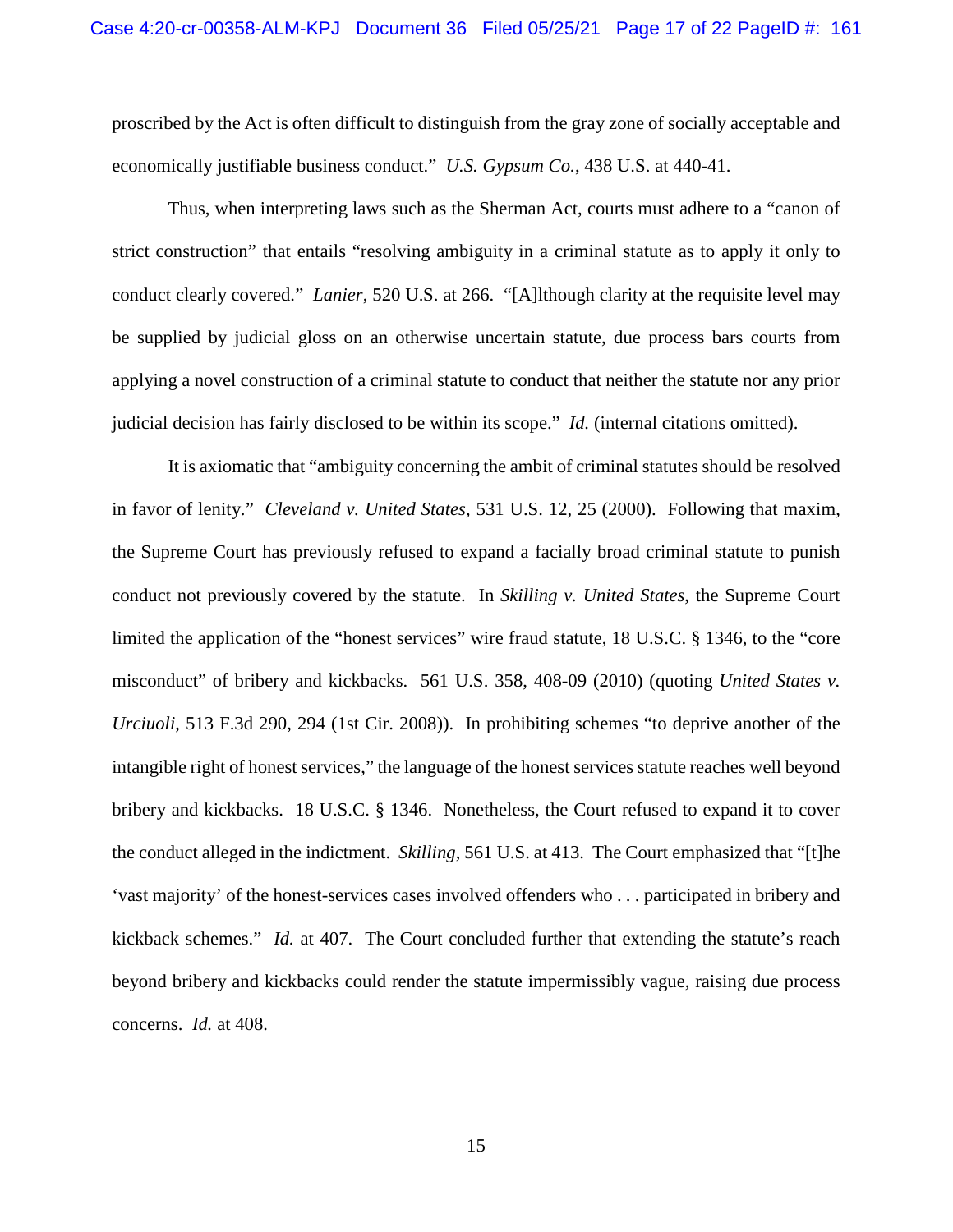The analysis of the *Skilling* Court is equally applicable in this case. As noted above, the Sherman Act is a facially broad statute, limited in scope only by careful judicial scrutiny. That scrutiny has resulted in the Sherman Act prohibiting only unreasonable restraints in trade, with only the most "predictable and pernicious" categories of restraints deemed presumptively unreasonable and earning the label *per se* violations. For the Sherman Act, those *per se* categories have been limited to price fixing, bid rigging, market allocation, and certain types of group boycott agreements. As the Supreme Court refused to do in *Skilling*, this Court should refuse to expand the criminal reach of the Sherman Act beyond those previously identified categories. The rule of lenity mandates such a result.

Expanding the categories of *per se* conduct in a criminal case would deny Jindal his Constitutional guarantees of due process and fair notice. Everyone "should have an opportunity to know what the law is and to conform their conduct accordingly." *Landgraf v. USI Film Prods.*, 511 U.S. 244, 265 (1994). Thus, the standard is whether the statute itself or as construed "made it reasonably clear at the relevant time that the defendant's conduct was criminal." *Lanier*, 520 U.S. at 267. As detailed above, no court has found that purported wage-fixing agreements constitute criminal conduct under the Sherman Act. Nor has the Supreme Court or any Court of Appeals found wage fixing to be *per se* unlawful, such that a person would even contemplate that a criminal prosecution was a possibility. Thus, with a facially broad statute and the absence of jurisprudence as a guide, Jindal could not possibly have had fair warning that the conduct alleged in the Indictment may be criminal.

The government may contend that it gave sufficient notice that wage fixing is a *per se* and criminal violation of the Sherman Act when the DOJ and FTC issued guidance in 2016. *See* U.S. DEP'T OF JUST. & FED. TRADE COMM'N, ANTITRUST GUIDANCE FOR HUMAN RESOURCE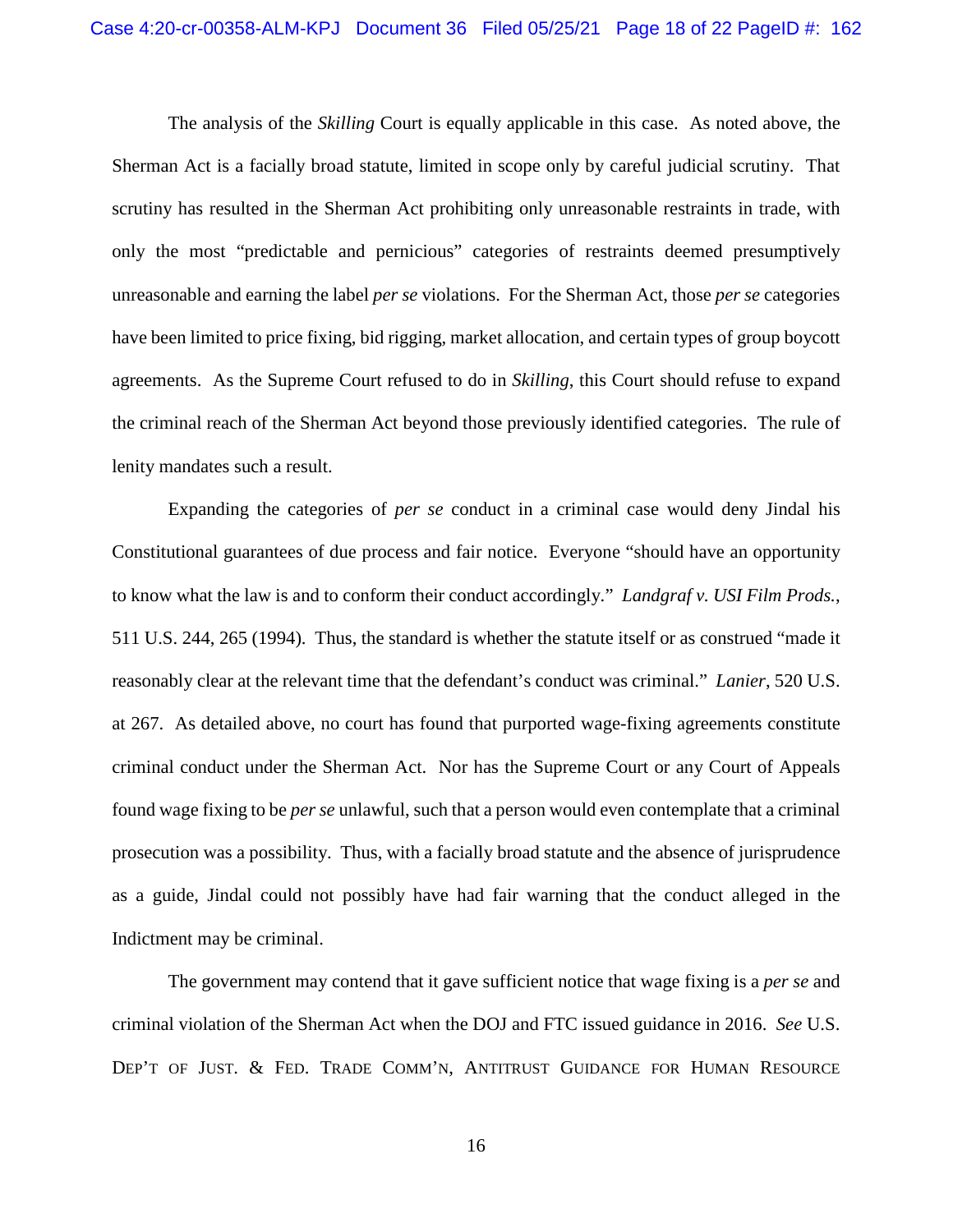PROFESSIONALS 4 (October 2016) (the "2016 Guidance"). However, neither the DOJ nor the FTC possesses the authority to declare unilaterally that conduct is criminal or *per se* illegal under the Sherman Act. Congress can pass laws to declare conduct illegal, and the courts can interpret those laws and decide whether conduct falls within their scope, as the courts have done in identifying the contours of *per se* Sherman Act violations. The DOJ does not, however, decide what is criminal, and the 2016 Guidance does not have the force of law, let alone criminal law. *See Aya Healthcare Servs. Inc. v. AMN Healthcare, Inc.*, Case No.: 17cv205-MMA (MDD), 2020 WL 2553181, at \*13 (S.D. Cal. May 20, 2020) ("DOJ's policy is not binding authority"); *Krzalic v. Republic Title Co*., 314 F.3d 875, 883 (7th Cir. 2002) (Easterbrook, J., concurring) ("[j]udges do not apply *Chevron* to the Attorney General's interpretation of the Sherman Antitrust Act"); *cf. Azar v. Allina Health Servs.*, 139 S.Ct. 1804 (2019) (holding agency guidance establishing or changing a "substantive legal standard" under the Medicare Act must undergo notice-andcomment process before adoption and enforcement).

That the DOJ issued the 2016 Guidance to announce specifically that it considered wagefixing agreements to be *per se* violations of the Sherman Act, and its intent to prosecute such agreements, is telling. There would be no need for the DOJ to announce that such conduct was *per se* unlawful if courts had repeatedly and routinely concluded that such agreements have "'manifestly anticompetitive' effects" and "lack . . . any redeeming virtue." *Leegin*, 551 U.S. at 886 (internal citations omitted). Indeed, the 2016 Guidance fails to reference a single case holding that purported wage-fixing agreements are *per se* illegal.

Because neither the Supreme Court nor any Court of Appeals has ever addressed whether so-called "wage fixing" is *per se* unlawful, such a construction of the statute would be novel and would not give fair warning that the conduct could be considered criminal. *See Lanier*, 520 U.S.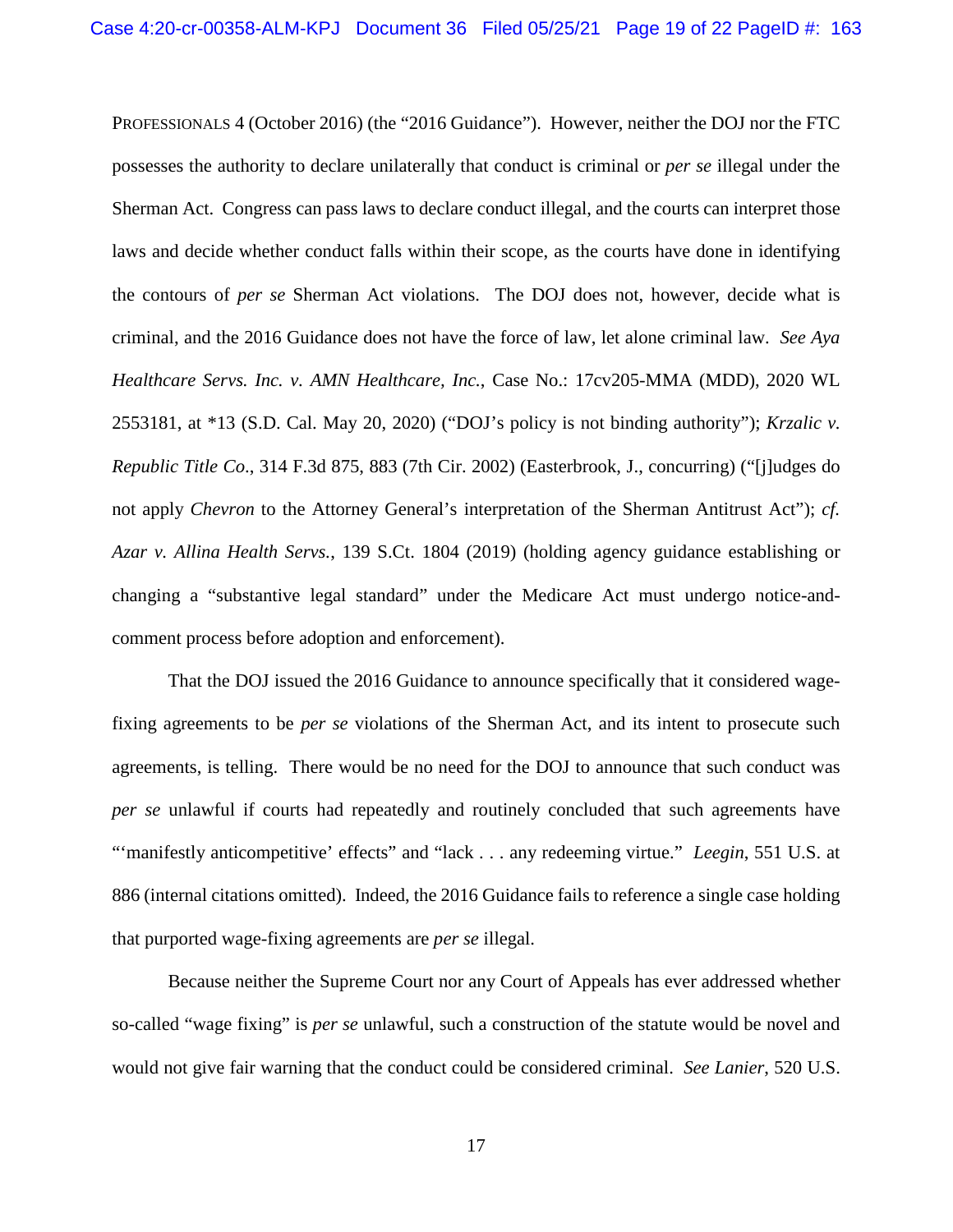at 267. Jindal's due process rights would be violated by the application of the statute as set forth in the Indictment, for lack of fair warning of DOJ's unwarranted arrogation of authority and unprecedented action. As such, the Court should dismiss Count One.

## **B. The Indictment's** *Per Se* **Designation Improperly Promotes Presumption of Intent.**

The Sixth Amendment to the United States Constitution gives a criminal defendant the Constitutional right to have a jury decide whether the prosecution has proven its case, and provides in part: "In all criminal prosecutions, the accused shall enjoy the right to a speedy and public trial, by an impartial jury. . . ." State of mind is an element of a criminal offense, "which must be established by evidence and inferences drawn therefrom. . . ." *U.S. Gypsum Co.*, 438 U.S. at 435. The determination of the element of intent "cannot be taken from the trier of fact through reliance on a legal presumption of wrongful intent from proof of an effect on" wages. *See id.* (in the context of prices). The Supreme Court has held that such a conclusive presumption violates due process and the right to a jury trial in a criminal case. *See Francis v. Franklin*, 471 U.S. 307, 317 (1985) ("An irrebuttable or conclusive presumption relieves the State of its burden of persuasion by removing the presumed element from the case entirely if the State proves the predicate facts."); *see also, e.g.*, *Carella v. California*, 491 U.S. 263, 265-66 (1989) (presumptive directions "foreclose[] independent jury consideration of whether the facts prove[] established certain elements of the offenses"); *Sandstrom v. Montana*, 442 U.S. 510, 517 (1979); *Morissette v. United States*, 342 U.S. 246, 274-75 (1952).

Even if this Court were to find that wage fixing was a *per se* violation, such a designation would improperly suggest that intent could be presumed without further evidence. Such a presumption of intent unconstitutionally takes from the jury the determination of intent, thus depriving Jindal of his right to trial by jury.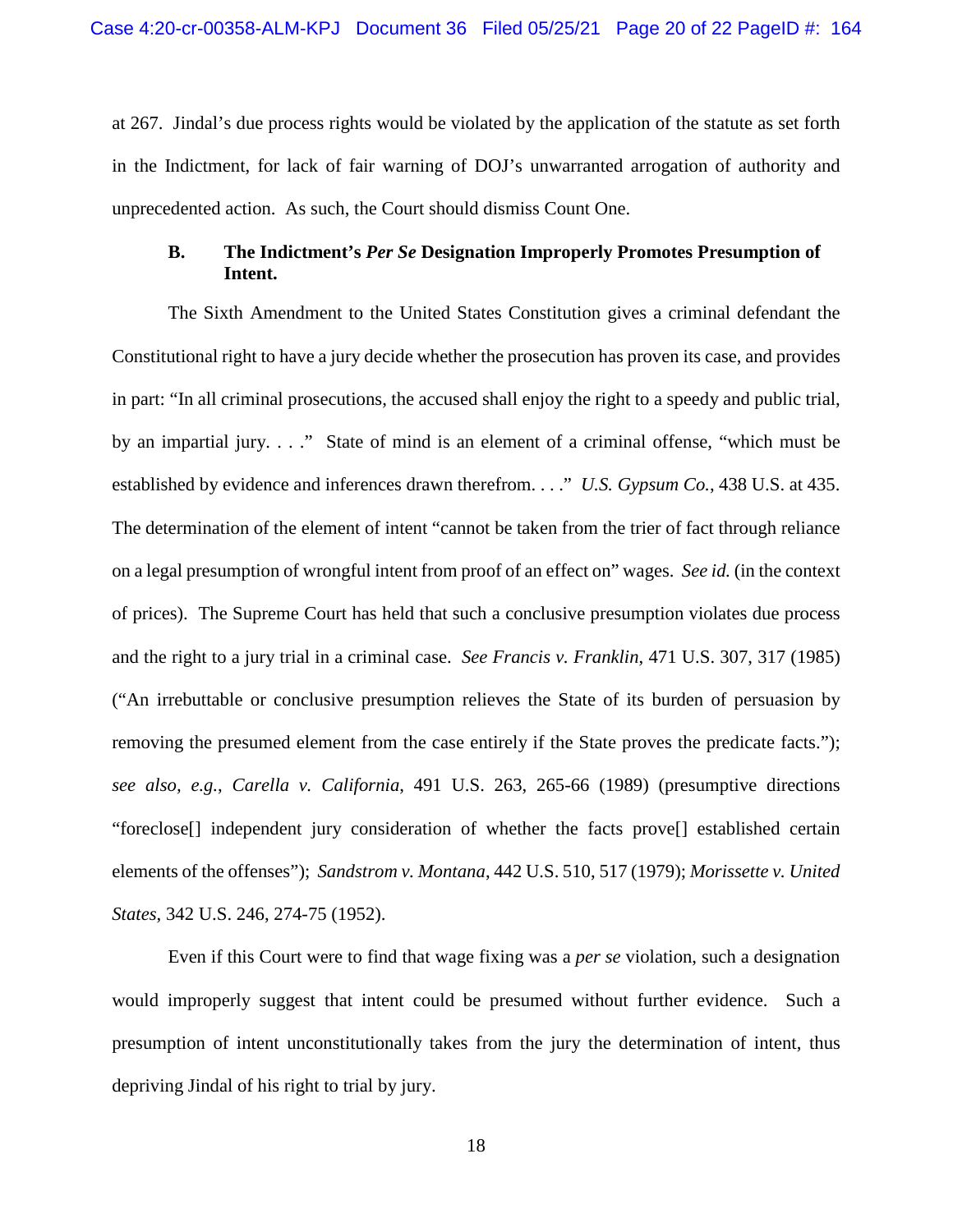## **VI. CONCLUSION**

In Count One the government purports to allege conduct that does not constitute a *per se* violation of the Sherman Act, nor does it allege the elements of a rule-of-reason offense. As such, Count One fails to state an offense and must be dismissed. Moreover, the absence of sufficient precedent supporting the government's *per se* theory confirms that Jindal was not put on fair notice that his alleged conduct was criminal. Accepting the government's invitation to expand the universe of *per se* conduct to include a type of purported agreement never before held to be *per se* illegal would deprive Jindal of his Constitutionally guaranteed due process rights.